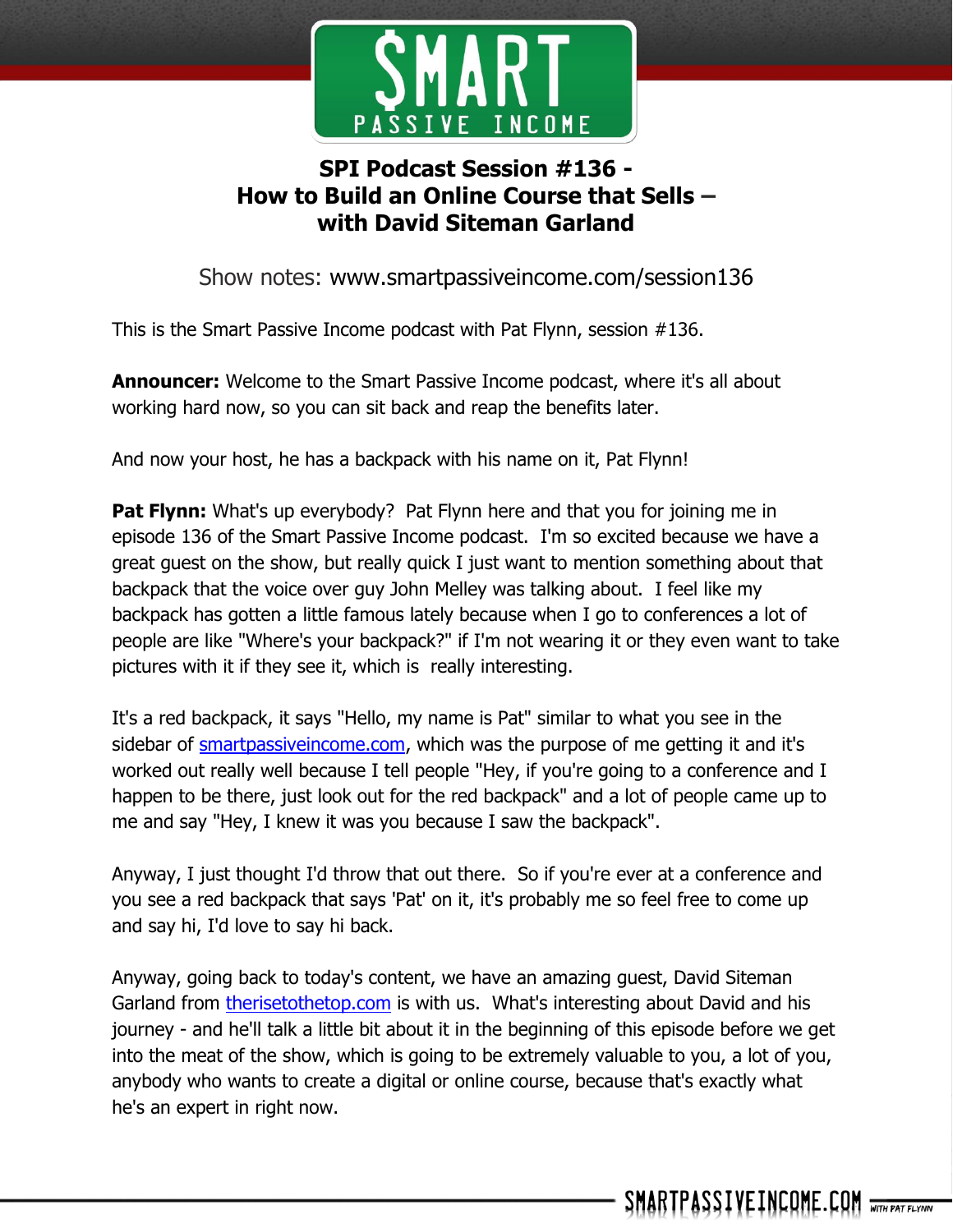

He's helping teach thousands of people do this, and not just like little rinky-dinky \$97 courses. This is courses that you could charge quite a bit of money for ad we talk exactly about how to create those products and courses, what it's like to sell it and market it and also pricing is a big topic that we talk about today as well.

This is going to be followed up by an episode with Amy Porterfield in episode 137 where we can take your digital product or any other product that you might have, a membership site, whatever but it sort goes along with this particular episode today. Amy in the next episode is going to talk about how to create a three part video series to help launch that with a bang.

We'll get to that in the next episode, but with this episode I'm really excited because David is one of the nicest guys I know. He used to have a podcast actually with his brand, The Rise to the Top. He was one of the originals to interview successful entrepreneurs. I feel like it was him and Andrew Warner over at [Mixergy.com.](http://mixergy.com/) Two completely different styles. I love them both but David is just super friendly. I was on his show and it was one of the easiest interviews to do because he just makes you feel so comfortable when he's interviewing you and I feel like I got a lot of inspiration from David and his podcast from back in the day.

But he sort of dropped the podcast, which was a big deal and I miss the show but he's gone on to focus on teaching people how to create these online courses and he's done an amazing job. Actually a lot of the questions I ask are extremely selfish in this episode because I myself am looking for the best ways to create an online course. So you're going to hear this conversation, you're going to get a lot out of it. Without further ado, let's welcome David Siteman Garland from therisetothetop.com who is going to teach us all about how to build online courses that sell.

What's up everybody, I'm so happy to welcome my good friend David Siteman Garland to the podcast with us. I've been on his show a couple of times and now he's on with us. He's going to drop some knowledge bombs. David, what's up? Welcome to the show?

**David Siteman Garland:** Hey Pat, what's up man? Yeah, bringing my bombs full of knowledge here. Thanks for having me, it's going to be great!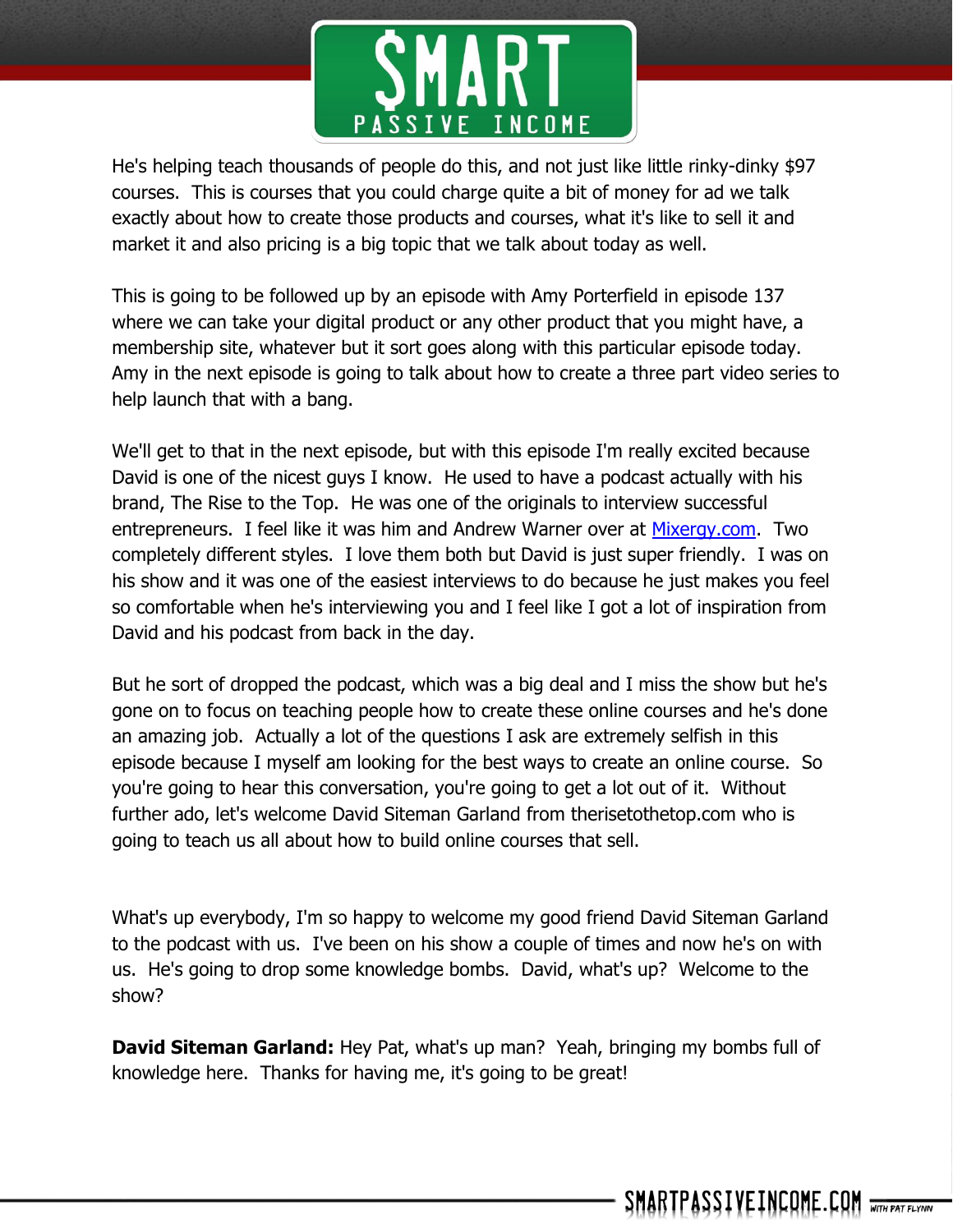

**Pat Flynn:** This is so cool. I first just want to congratulate you on the upcoming new addition to your family. I'm so happy for you. How's all that going in the household and stuff?

**David Siteman Garland:** I am super stoked. I have a little girl, for those that don't know, that's due on Valentine's Day so very excited. Very quickly, as soon we found out that it was a girl, it was just a flood of pink that has come into my house. All of a sudden, seriously within 25 minutes there's a pink bunny. I don't even know where it came from. Stuff just comes out of nowhere. So very excited about it, I'll have my hands full because I'll have my wife and then a mini version of her. I can't be more excited. I know you go down that path of dad-dom yourself. I'm super stoked.

**Pat Flynn:** I wouldn't trade it for anything in the world. I'm so happy for you.

You have done a lot and a lot of people know you from your podcast but you're not doing that anymore, you're doing some other stuff. Can you talk about the journey you've had since you've started to where you're at now?

**David Siteman Garland:** Sure, I'll give the Cliffs Notes version of it for sure. I started my business The Rise to the Top in 2008 online. I believe, Pat that was a similar time to when you started. I remember there was some kind of magical - it was like October 2008, there was a whole group of people that started around then.

**Pat Flynn:** That's when I got laid off, I don't know if that was the case for you.

**David Siteman Garland:** What I did was, I was working in the in-line hockey industry a couple of years before that, a really random story. I came up with this idea to do an online show and podcast. Really how it started, it was all about entrepreneurship. It was very broad, it was very early on. Remember it was 2008, the podcasting landscape and online shows was very different than it is now. Very different.

For five years, what I spent most of my time doing - about four years into five, I would interview entrepreneurs all around the world, ranging from Tony Hsieh from Zapos to Seth Godin to this and that, Daymond John, anyone that I could get my grubby hands on, I interviewed.

The business model that I had at the time has evolved big time and what I did early on was, it was all about sponsorships and trying to build an audience and figure out what to do. Again, I had no experience so everything I was doing was complete trial and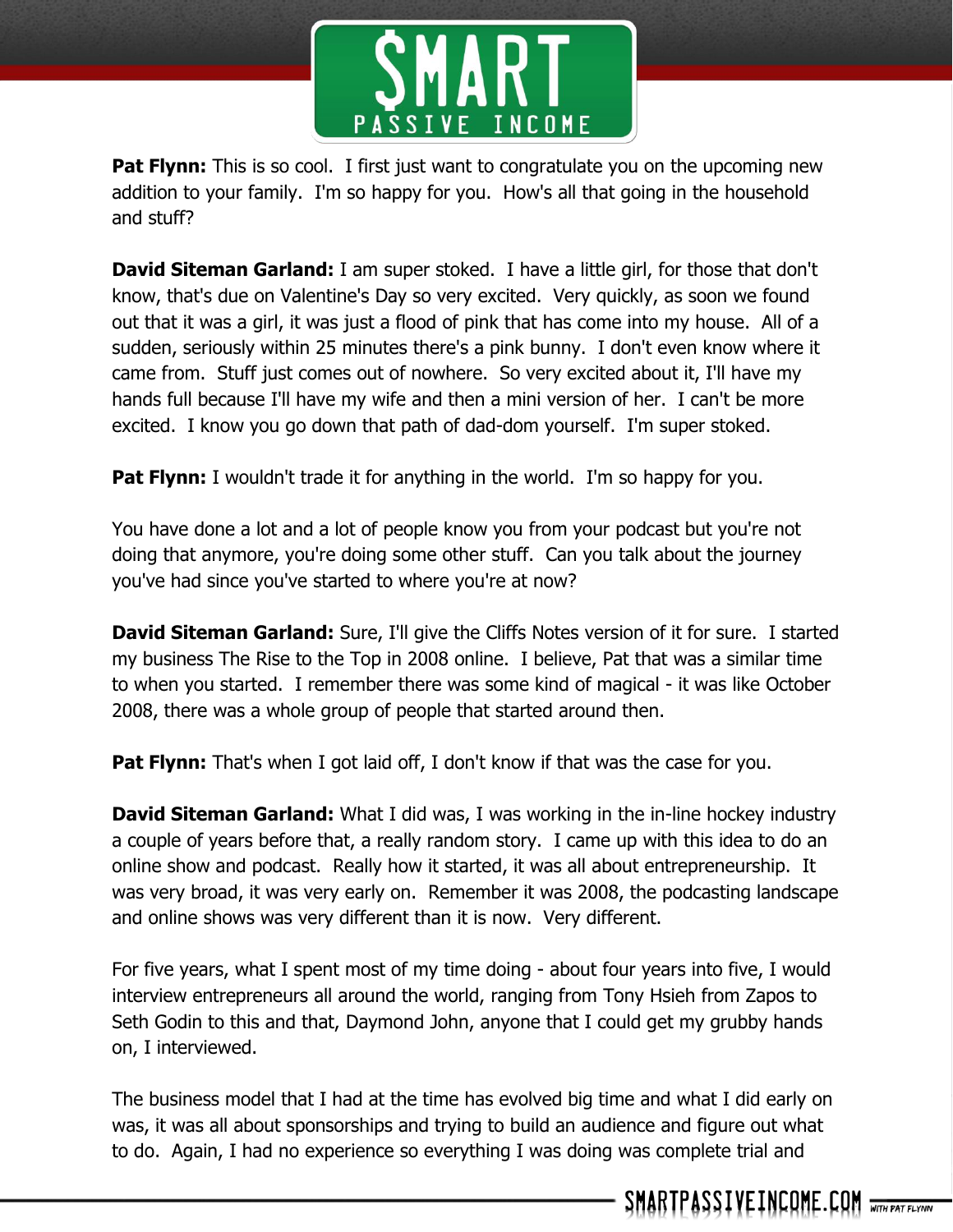

error. Where the big shift came in - and this I think it pretty interesting, is that because I interviewed so many diverse people (you being one of them, right Pat?), there's all these different industries that I talk to people in - and not just industries but models of entrepreneurship, right?

You kind of had the tech people and the mom-and-pop people and the start-up people. As I interviewed people, I started realizing that I resonated the most with the sort of secret online world of content creators and people that created their own products and programs and sold them online. Some people call them the expert industry. I came up with the term called Mediapreneur to describe those folks.

What was interesting, and I know Pat, you'll resonate with this and so will Smart Passive Income nation over there, is that the lifestyle and the way that they described their businesses was different than anything else. You were talking to people that were working from anywhere, you were talking to people that controlled their own destiny, they could be at home with their kids or travelling around. Whatever they wanted to do, they seemed to have smaller teams, their stress levels seemed to be lower, and they seemed genuinely happy and also making a lot of money and helping people.

I thought that was pretty darn cool and this is where I started discovering these sort of online course creators, ranging in the early days from Marie Forleo and Ali Brown, Derek Halpern and Ryan Lee and people like that in this world. I just became obsessed with it and I started interviewing just those types of people, soaking everything up like a sponge and then I started launching my own products and programs several years ago and that's where the business took off.

**Pat Flynn:** Anyone who was following you (and I was one of them), we definitely saw that shift. You came out with some videos and was very honest about where you were going and I appreciated that.

I'm a little sad that your podcast isn't live anymore because it was such a good podcast. I feel like you were one of the original people who started interviewing other entrepreneurs. You and Andrew Warner. You in particular were such a good interviewer. It was one of my favorite shows to be on, you asked the best questions and you're always just friendly and you made me feel comfortable. You could tell when guests come on your show that that's the case. Thank you for the inspiration for how to run interviews.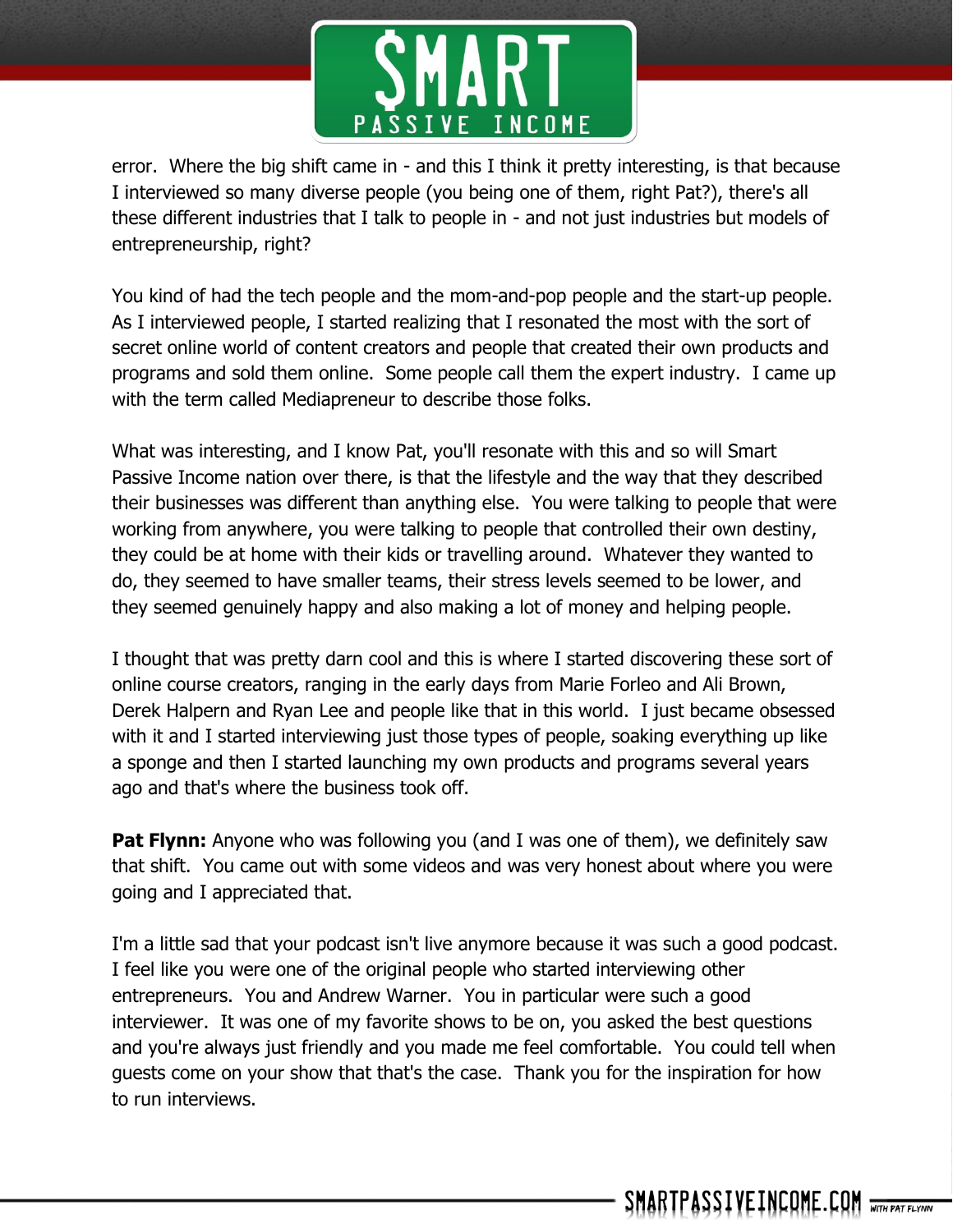

**David Siteman Garland:** I appreciate that. That's great to hear. Honestly, the reason I stopped doing the podcast - my last episode was published right at the end of 2013 - was a couple of reasons:

1) I was just kind of burned out. To be 100% honest. After doing five years of shows I was kind of going through the motions the last few months and I don't want to be in a business where I'm just going through the motions.

2) Where we've evolved now - just to complete that story, and you know the story, I launched my own program about doing interviews online and that program took off and I became very obsessed with creating and selling digital products and programs and did that for a couple of years. The question started being 'How do I create my own online course and sell it online?' and that's when our business really took off.

That's now what our entire focus is, it's helping people create and sell their own online course. What was interesting was that as business took off, it took up most of my "business time." I am putting "business time" in quotes, not like that weird song where business time is a metaphor for sexy time.

# **Pat Flynn:** [Laughs]

**David Siteman Garland:** We're talking in the time that I was spending. I might bring back the podcast. I've thought about it. It might happen. I've teased that before. I just want to make sure that we're doing it for good reasons, you know?

**Pat Flynn:** Right. Again, we're talking to David from therisetothetop.com and if you go to that home page, you'll see great pictures and he says "I help people create and sell digital products and programs online," very clear. I think I need your help because I've been doing this for quite a while and I just don't have my own online product yet and there are so many which ways to go, so many different programs to use, so many types of courses to create. How does one get started? How do I get started trying to figure out what to do first or what course to create?

**David Siteman Garland:** It's a great question, Pat. Let me tell you, I was like this several years ago. I had people coming up to me left and right, saying "David, you need to create your own products and programs" and I had written a book and I'd done some other stuff, I just hadn't got grasped around it. My program that I have right now didn't exist, otherwise I would buy it! I had to do it really by trial and error. I think the first thing to think about - and this is key before we get into topic and all that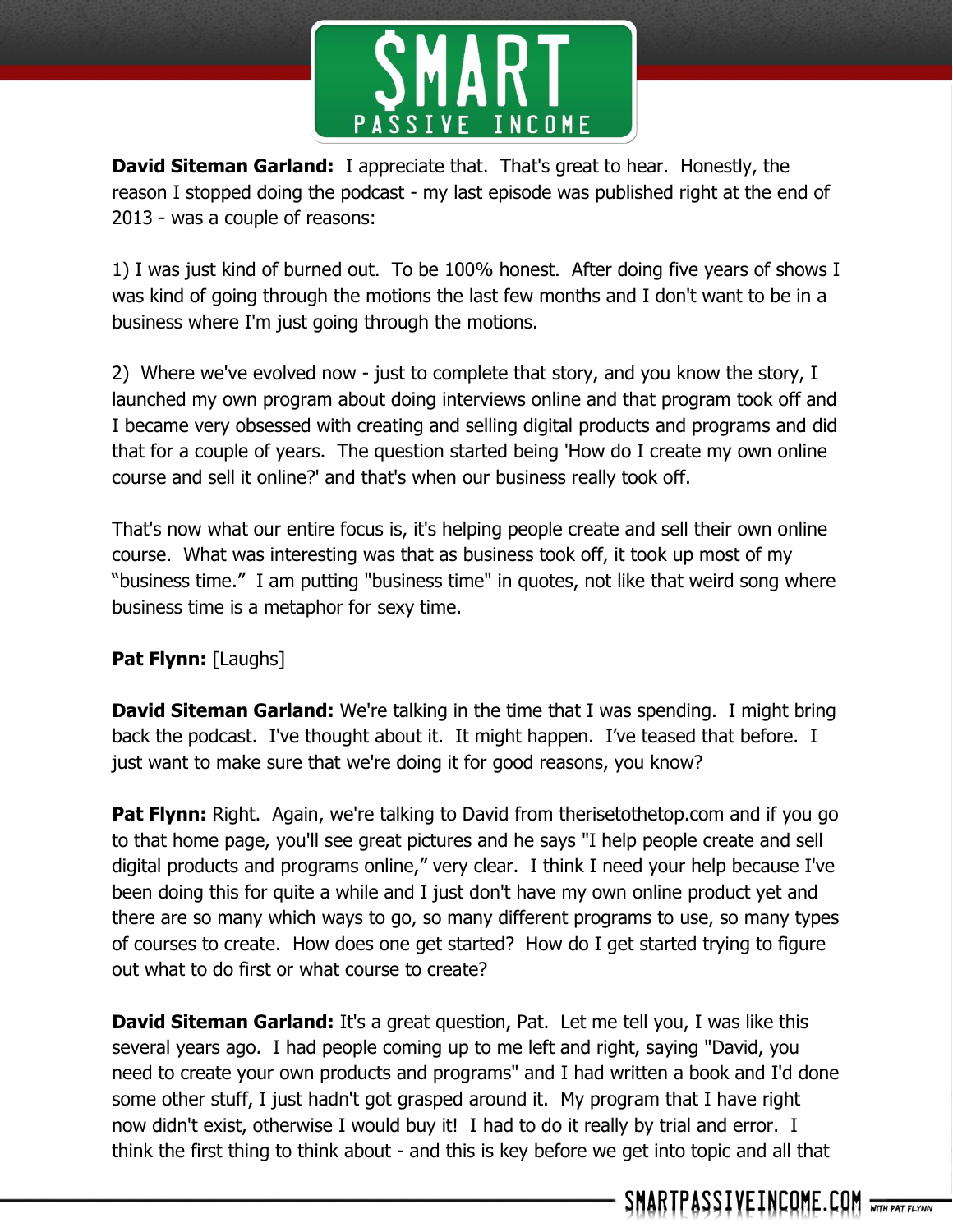

kind of jazz, online courses is a great tool to use to generate revenue and help people, especially if you don't want to be on that type of treadmill. When there's a treadmill out there of membership sites and other things like that - and I'm not knocking membership sites or anything, I'm just saying for my personality and maybe for yours too Pat, I think it's great when you can create something once and sell it over and over again.

**Pat Flynn:** Right, so this is actually different than a membership site, because I think some people combine online programs with membership sites. Can you define what each of those are really quick for us?

**David Siteman Garland:** Here's some of the key ways you can generate revenue from something that you know.

You've got the obvious ones that are out there, like one on one coaching, group coaching, speaking, all of those types of things fall into the category of what I would call "dollars for hours." Personally, I'm all about lifestyle. I don't necessarily love doing those dollars for hours things. A lot of my customers want to get out of that race as well.

Then you have the more leverage programs and those have subcategories. Here's some examples of some programs:

Online events and summits. We've done some of those Pat, actually you participated in one of those a few years ago.

You've got online courses and you've got membership sites. They'd be the three major categories of those.

Then you also have smaller things like eBooks, stuff like that. But I'm talking about more on the premium side.

The difference in my opinion between an online course and a membership site is that a membership site requires you to put up fresh content every single month, maybe it's biweekly, it depends on how you set it up. People come in and they can go out, they pay a fee. They can come in and go out and all that kind of jazz. You have kind of an ongoing treadmill.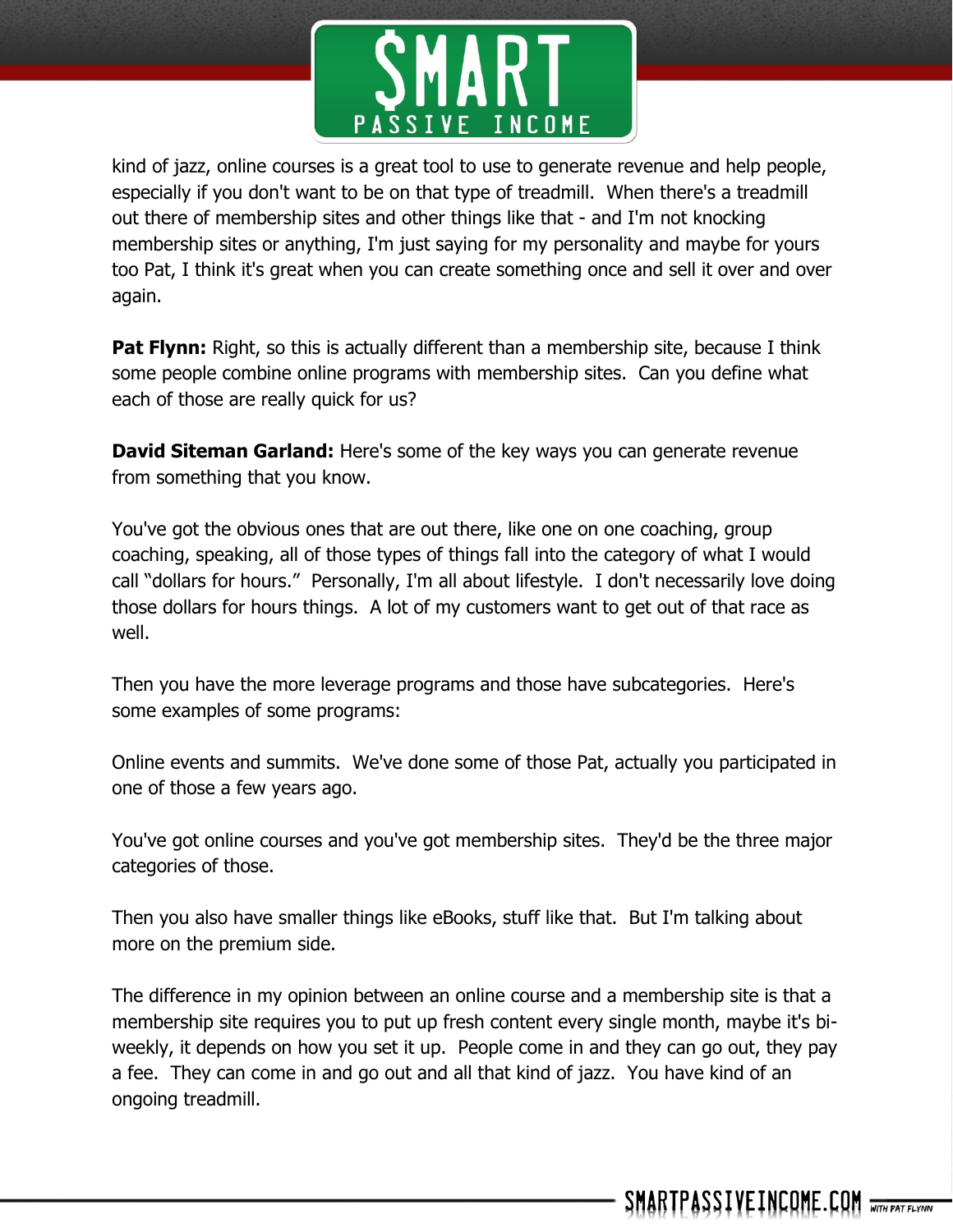

There's ways of getting around that and doing it where it's more automated and stuff like that, but for me, what I love about online courses is that you can have a premium price on something. Online courses sell for premium price when you position them correctly and you have authority behind them. We'll talk about that more.

You create it once and then you sell it. It's that simple. For example, with my main online course, you can pay in full or you can pay with a 12-month payment plan, which is I know a massive payment plan. It's a massive payment plan but it's basically doing a membership site without the membership, meaning that there's no new content to create every month, it's just all up there for them. There's a difference between the methods and I have just found that online courses and e-learning is something that's taken off and will continue to grow in the future as well.

**Pat Flynn:** Right. Perhaps just calling it a standalone product?

**David Siteman Garland:** Yes. A standalone product that again, I think the big appeal is that it's like if you are the type of person that just likes to hammer down, get something done and then you get to focus on the marketing and the promoting and helping your customers and stuff like that, as opposed to the ongoing content on top of whatever other type of content you're doing as well.

**Pat Flynn:** A lot of people, I feel if they have solutions to provide to their audience, they're going to immediately go to something like an eBook because it's a lot faster to create, it's simple to think about and you sell it on your site or on Amazon. But why should people think about doing an online course? What makes an online course that valuable and allows you to charge premium prices for it?

**David Siteman Garland:** First of all, there's a value associated with something that's multimedia vs an eBook. When you see an online course, immediately on the value chain, people are like "There's videos, downloads, stuff like that", it's much more of a premium positioning than say an eBook, which could be easily given away or it's two dollars or something like that.

Then, this is what I love about online courses, you don't need a huge amount of buyers to be massively successful with it.

Let me give an example, compared to eBooks - let's say you do a \$497 course - and I actually have a cheat thing in front of me, so when I'm about to throw out this math, you're going to think I'm a wizard and I'm not at all. Trust me.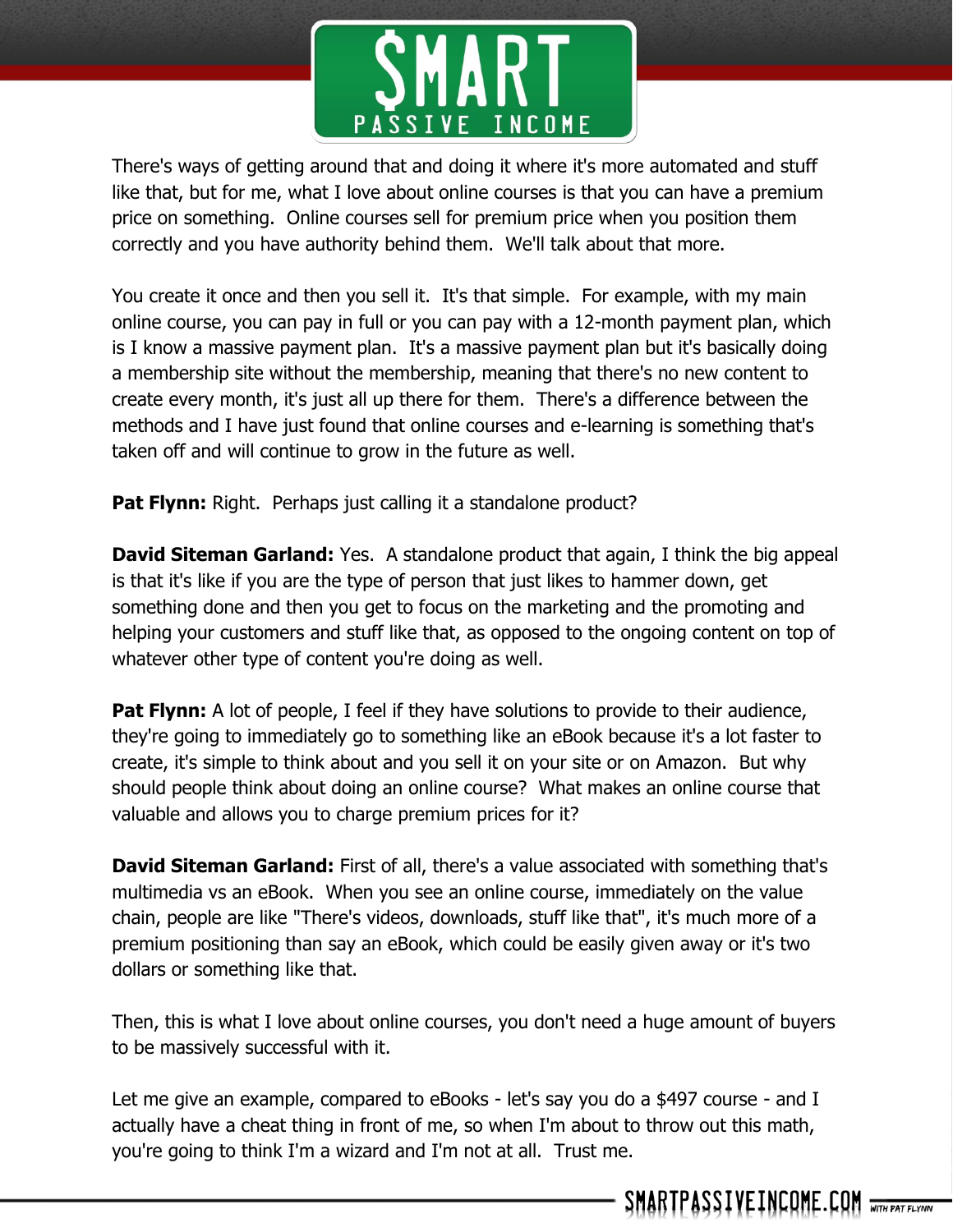

If you get one buyer a day for a \$497 course, one buyer a day - that's \$181,405 a year. That's just giving you a scope of where it could be. You do half of that, one every other day - you're looking at about \$90,000. My point is, it's very hard to make that kind of money with an eBook and I think also, and this is important too, online courses set people up for success (meaning your customers) more than an eBook.

I know eBooks are great, I consume eBooks all the time, I think they're fantastic, but if you really want to help get people results - and that's what this is all about is helping people get results, whatever that result might be, whether it's losing 10lbs or how to build a teddy bear, I don't know, whatever. That was random, I saw a teddy bear to my right...

**Pat Flynn:** Yeah, you are definitely in father-mode already.

**David Siteman Garland:** Yeah I know, there's a little bear over here.

You're in the results industry at the end of the day, getting people results and it's been proven that online courses are amazing ways to get people results by having a step-bystep system for them to follow and I think that's also where the appeal is.

**Pat Flynn:** Yeah, absolutely. I'm so glad you said that. A lot of people have said this to me because I give most of my information away for free and I want people to consume it and share it and things like that, but then I've had a few people, people that we both know actually say "Dude, you need a course and you're actually doing your audience a disservice by not creating a course and allowing them to more easily and more professionally go through that content".

**David Siteman Garland:** I agree. Here's the thing, let's think about it this way Pat, here's another great way of thinking about it, have you ever gotten something where it's free? Maybe it arrived in the mail? Maybe you saw it online? You set it aside because it's free. Maybe it's valuable and amazing but it's free.

Now think of something that has had a little bit of an impact in your wallet, that you purchased. There's that term "get your money's worth." You're doing your customers a service by doing that. People always say "Why do you charge premium prices?" and all these different things. Besides the revenue, which is amazing and also getting better customers because you're getting these premium people, it's amazing stuff that you can do at premium prices, you're also telling people "Hey, listen, let's get the pedal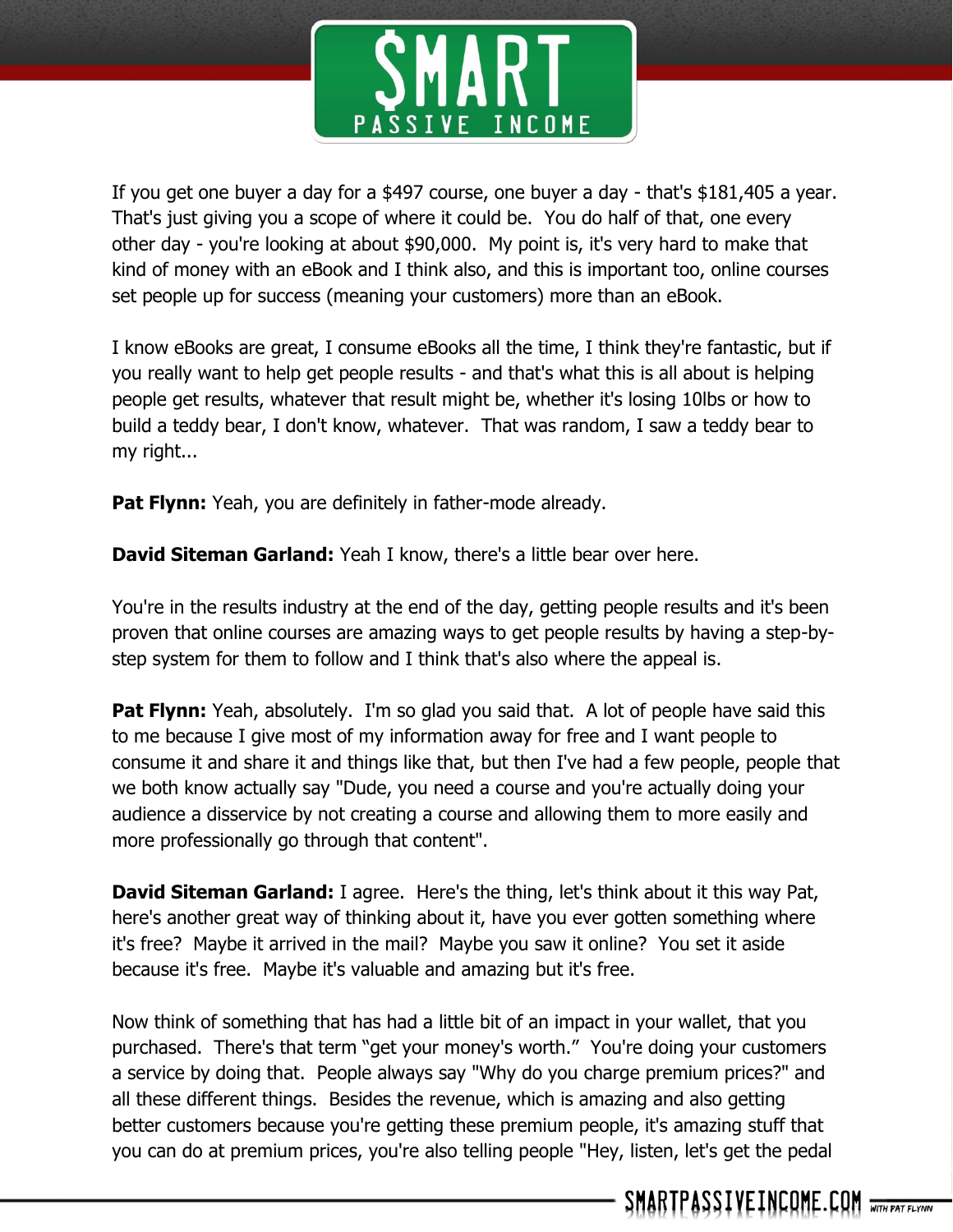

to the metal here" because they're thinking "Oh my God, I've spent \$1000 on this, \$2000 on this, \$500 on this, I'm going to get my money's worth and I'm going to show that Pat Flynn that I'm going to do his darn course and get it done and get that result.

**Pat Flynn:** I'm thinking about one time when my buddy offered me a disc, it was a disc for P90X and he offered it to me for free and I knew that if I were to take that I probably wouldn't complete the 90 days of training and this is sort of a home fitness training program, so I actually bought it on Amazon. I completed the training because of that.

**David Siteman Garland:** And that's where the transactional thing comes in here, there's a big difference again and you create some of the best content out there online, on the internet in this space, maybe anywhere and there's just a lot of room here for you to make a premium course that would absolutely crush it and not only crush it for you obviously, but also your customers and people coming in that want to get that result, whatever it may be.

**Pat Flynn:** Love it. So we know we want to do a course. Where do we start? Obviously, topic. Every niche has a number of different things they could create a course for. Do you go a completely narrow solution? Do you go wide? How do you even begin to think about this?

**David Siteman Garland:** Great. I've definitely got some steps to think about this, for sure. Here's something very important, the biggest mistake I see is people going too broad with their topic. Too broad with the topic, meaning they come up with something, it's How to Dominate on Social Media or something like that. What I encourage people to do is you either have to get very specific by audience or by topic or by both.

Let me give you an example. One of my most successful students, her name is Nikki Brown. Nikki launched her first online course this year using my program, did \$60k on her first launch and now has done well over \$100k on top of that.

This is one of the reasons she was successful. Here's what she did. Here is the breakdown:

She started an online business, then moved towards online marketing and then realized her sweet spot was copywriting and that's what her course is about. It's called A Course About Copy. It's just on copyrighting. See how that gets specific?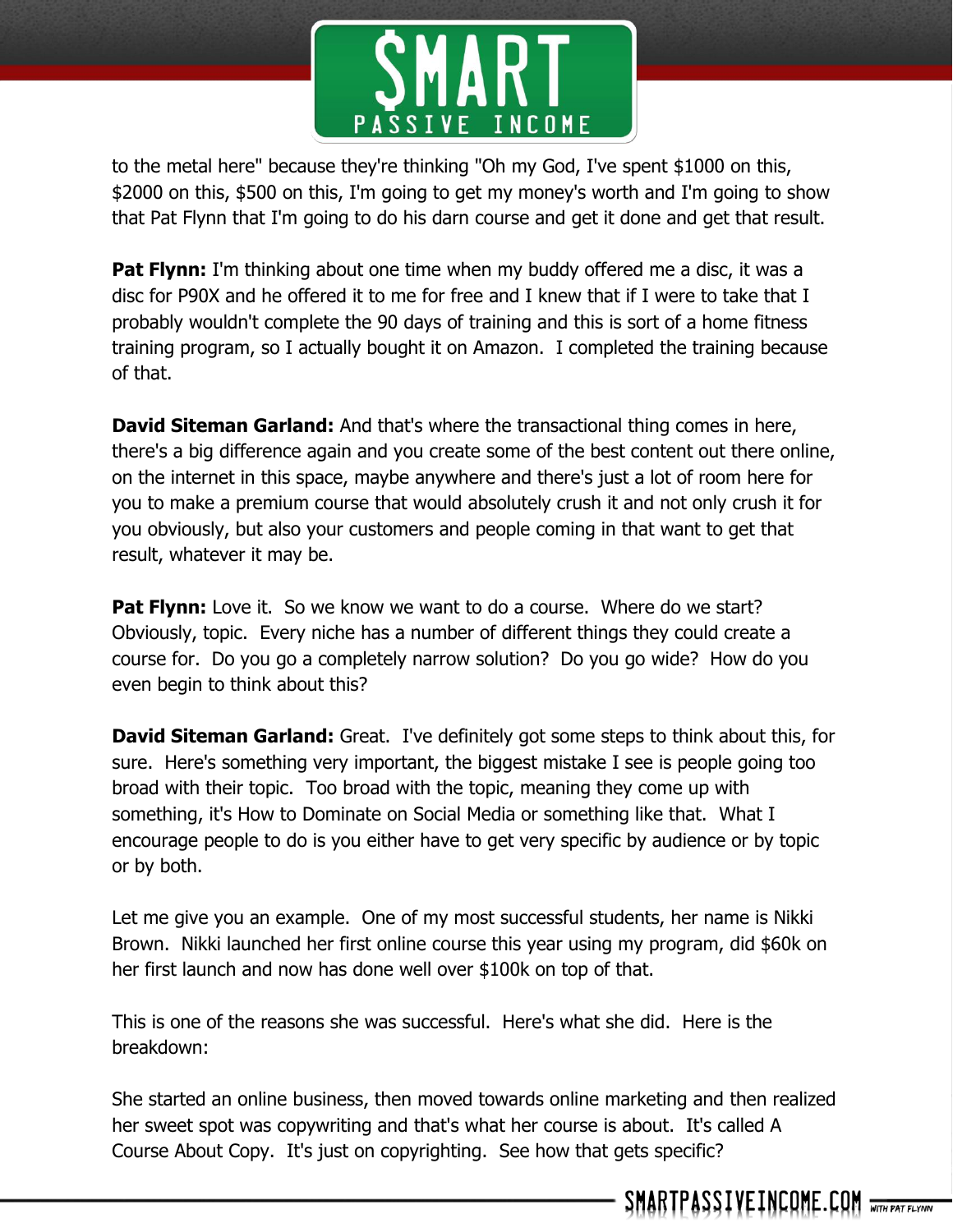

**Pat Flynn:** Yeah, that's very specific actually, it reminds me of [episode 128](http://smartpassiveincome.com/session128) with Manu Kalia, who is a physical therapist and he created an online course that was specifically for getting better knees and it was perfectly niched even for runners. Even the copy on that particular page was just for runners. That's another great example because he did really well too and it actually helps I would imagine with your targeting, if you're doing ads, your copy and things like that.

**David Siteman Garland:** You're exactly right on. For example, you can also go very specific on your audience, which I also encourage. There's a guy called Christopher Stafford who has another successful course that we've done and he started with service professionals, selling for service professionals. He's got all the way down to selling for realtors. That's why his was successful, did \$30k on his first launch. That's where I see one of the key things, I've been talking with a friend of mine who's working on rebranding a fitness course that he's doing and he wants to do it specifically for guys over 40.

Once you have that demographic, then think about your marketing in the back of your head, now it's easier to target on different things, exactly like you said. It's easy to target on ads. It's easy to target on places you want to be interviewed online. It's easy to target when you want to do guest blog posts and stuff like that, because you already know specifically where you want to go.

Taking a step back from that, Pat, and I think this is one of the key things to think about, is I call this the "pay attention principle" but really the idea here is, what are the most common questions that you're asked? This is the challenge for you to think about and also your entire audience. What are the most common questions that you're asked all the time? When you're on social media, when you're at a conference, after speaking at a conference, when you're in the bathroom and someone comes up to you and gives you a hug and says "Pat Flynn, you're at the toilet, I'm going to give you a hug," whatever weird stuff happens...

**Pat Flynn:** That's happened...

**David Siteman Garland:** What are the most common questions that you're asked or emailed?

Also, are there any how-to posts that you've done that went through the roof in terms of people resonating with it?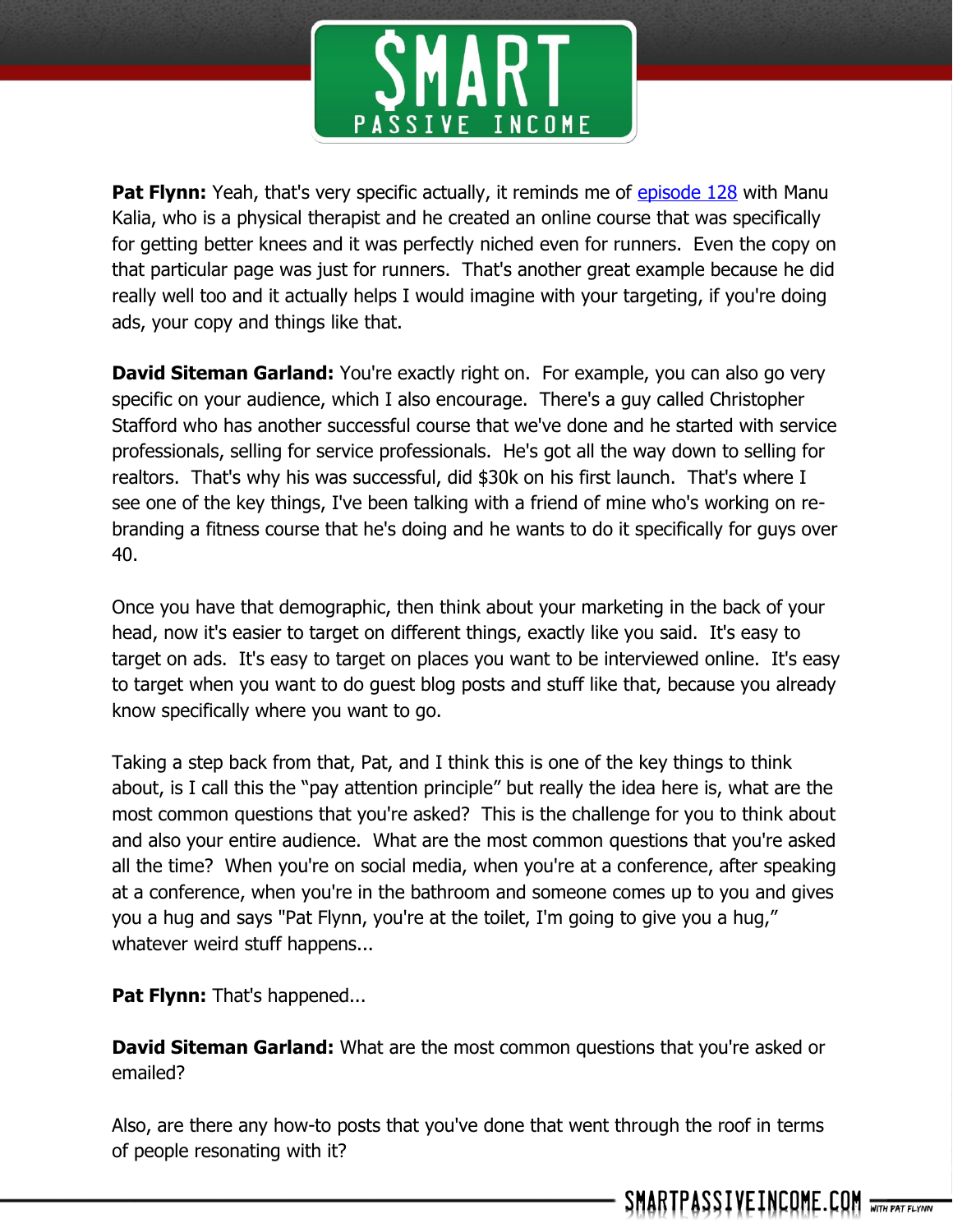

Just to give a scope, this is how I came up with my first product Create Awesome Interviews, as I started realizing people were asking me all the time "David, how did you get interviews for your show?", "How did you market your show?", "How did you get an audience?", "How did you get a sponsorship?", all these different questions all related to interviews and that's really where Create Awesome Interviews came from. Simple questions coming from people.

What I would encourage is to think about that, Pat. Then if you have an idea what it might be, that's a great time to survey your audience. I have a one question survey that you can send out, how about this one - one question.

**Pat Flynn:** What is it?

**David Siteman Garland:** All you say is 'What do you want to know more about?'

You don't tell people you're creating a course. You could if you wanted to but you say "I get questions all the time about X. What do you want to know more about?"

Do you know why you ask that question?

**Pat Flynn:** Tell me.

The suspense builds.

## **David Siteman Garland:** Here's the reason:

1) You get instant feedback. It's not about the size of your audience. You could get five replies and if those five people are pretty passionate, you're going to have an idea that you have a topic that's pretty cool.

Here's a couple of things that are going to happen, and I know this because it's not my first rodeo:

1) You get to pick up some of the language and terms used that might surprise you. They're going to start writing your course for you here, when they ask their questions. They're basically creating your modules for you.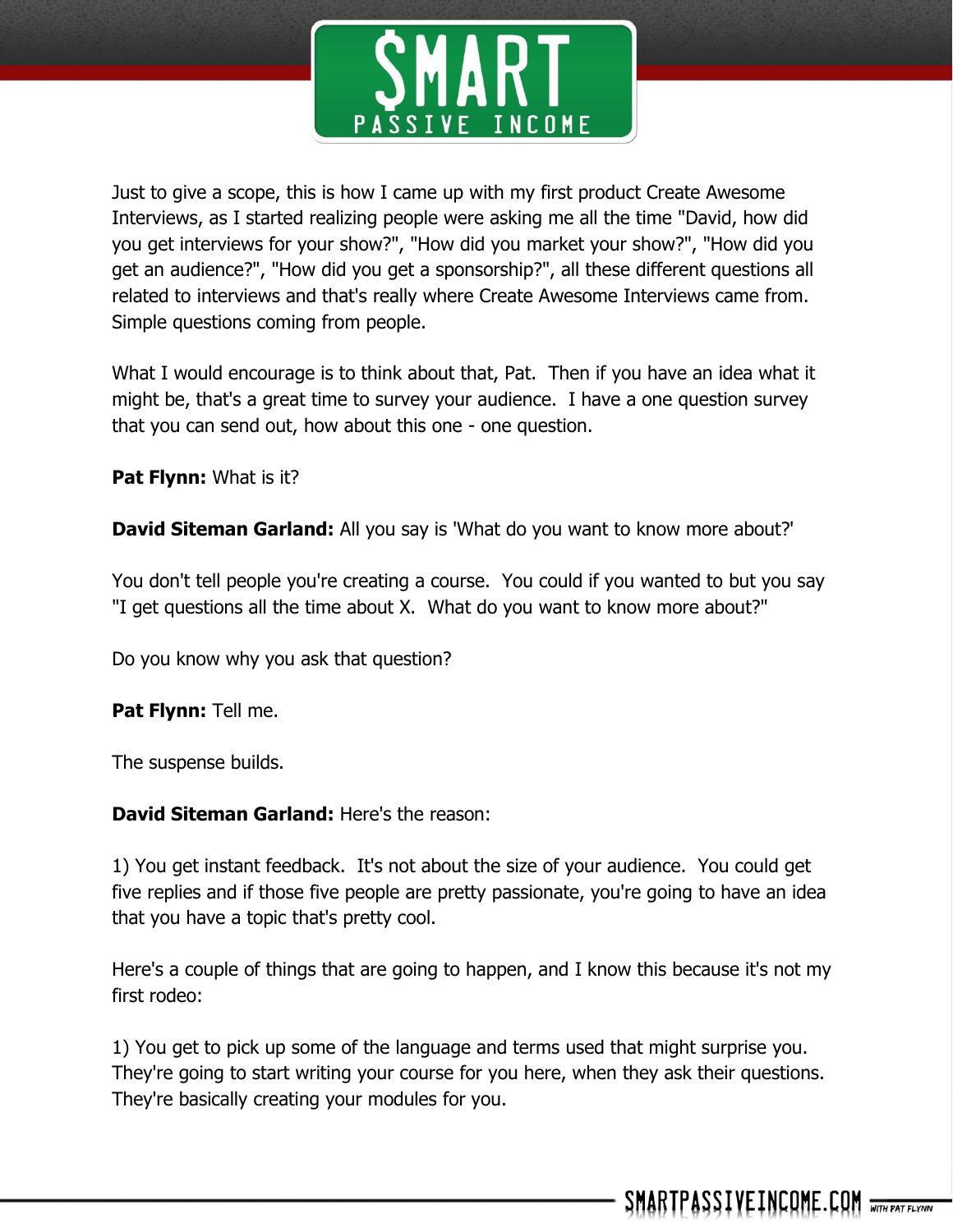

2) You'll be surprised, and this is just a case for everyone that's listening to this, if you send this out about your topic, you'll be surprised about how simplistic to you the questions are, even though they're not that simplistic. They're going to sound simplistic, like I remember I was like "What do you mean, you don't know how to get Pat Flynn on an interview? Are you kidding me? Everyone knows how to do that, right?"

**Pat Flynn:** Send them the rat video.

**David Siteman Garland:** Everyone knows how to do that.

You're going to start to pick up this terminology and the different things that people use. That's a great stand point to start to kick off the idea for your course.

**Pat Flynn:** Nice. So after you get those ideas, you get some information from your audience, I think surveys are an obvious thing to do, and there's different tools for managing that, right. Would you say [Survey Monkey,](https://www.surveymonkey.com/) or would just a one-liner email be OK?

**David Siteman Garland:** What I would prefer is something where someone has to fill out an actual thing and enter their name and email. Survey Monkey is perfect, [WuFoo](http://www.wufoo.com/) is another one, another survey tool.

What's cool is if I look back at that very first survey I did, the people that answered that survey have the highest conversion rate. Not surprising, right?

**Pat Flynn:** No, not at all, actually.

**David Siteman Garland:** You're going to get the most passionate people so make sure they enter their name and email so even if you put it up on social media or something like that, you're still going to have a little list of pre-buyers here, a very hot list of people, which I think is important as well.

**Pat Flynn:** At this point, I know a lot of people focus on validation of this idea, really making sure that this is something that will be sell-able before they actually even create it sometimes. Is that something that you recommend doing? What are your next steps after you get the survey answers back?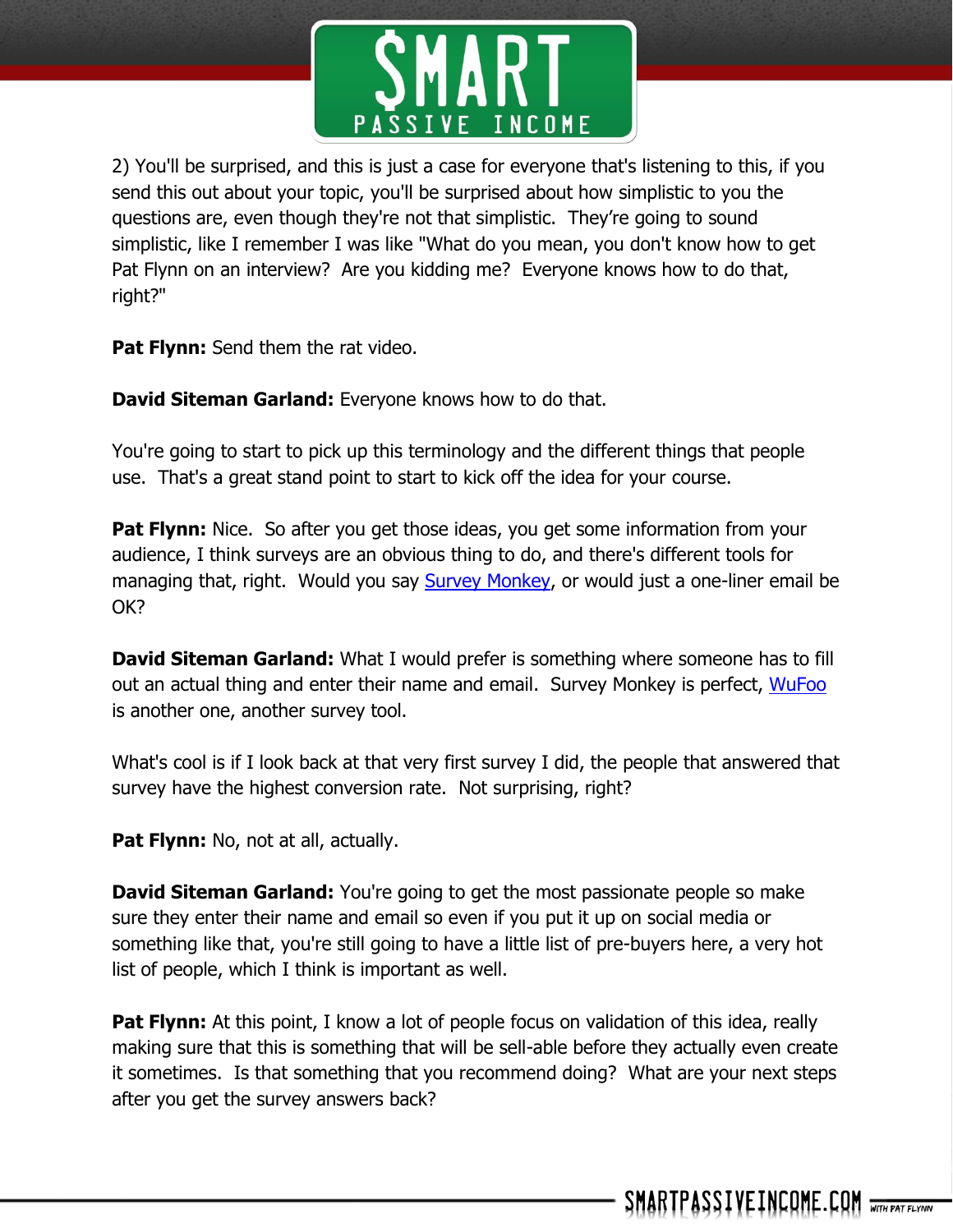

**David Siteman Garland:** I do and I don't. How do I tightrope walk this? There's two ways to look at this. First of all, if you obsess for six months over validation, you're going to be in trouble. It can be something that can be done very quickly. Money loves speed, you know.

What I would recommend doing, and this can happen before or after your survey, maybe even before if you have this topic idea, go out there and find other courses on that topic. I'm telling you, if you can't find any, start looking for other types of products and programs that are on that topic. Are there eBooks people are buying? Is there other stuff out there? Are there associations that people pay to be a part of? Are there other things out there?

The key is people spending money on this topic or not. If they're not, you don't want to waste your time trying to create an industry from thin air.

**Pat Flynn:** Were there people who were creating products about interviews before you created yours?

**David Siteman Garland:** Yes. The key is, there's many ways to stick out and we'll talk about that for sure. Here's the key. I went in there and I said "What's out there on interviews?" and then you might even have to go a step broader than your topic, so I wanted to know what's out there about interviews and what's out there about creating web shows and podcasting. This was years ago before there were a million products on this.

First of all, I noticed that Andrew Warner had something but it was just like a small \$97 one hour thing on interviewing.

I saw several other people had some on how to start a show, type stuff. What realized with that, and this is an important thing to think about is that you can always go more specific as long as there's a market for it. I knew that there were people buying products on how to create an online TV show, but then I figured I could go even more specific and talk about basically how to do an online interview show.

There's always ways that you can associate with it, but if no one was spending money on how to create a show or do interviews online, that to me would be a massive red flag. It's just like going into a book store, if you go into a book store, is there one cookbook or like 10,000 of them?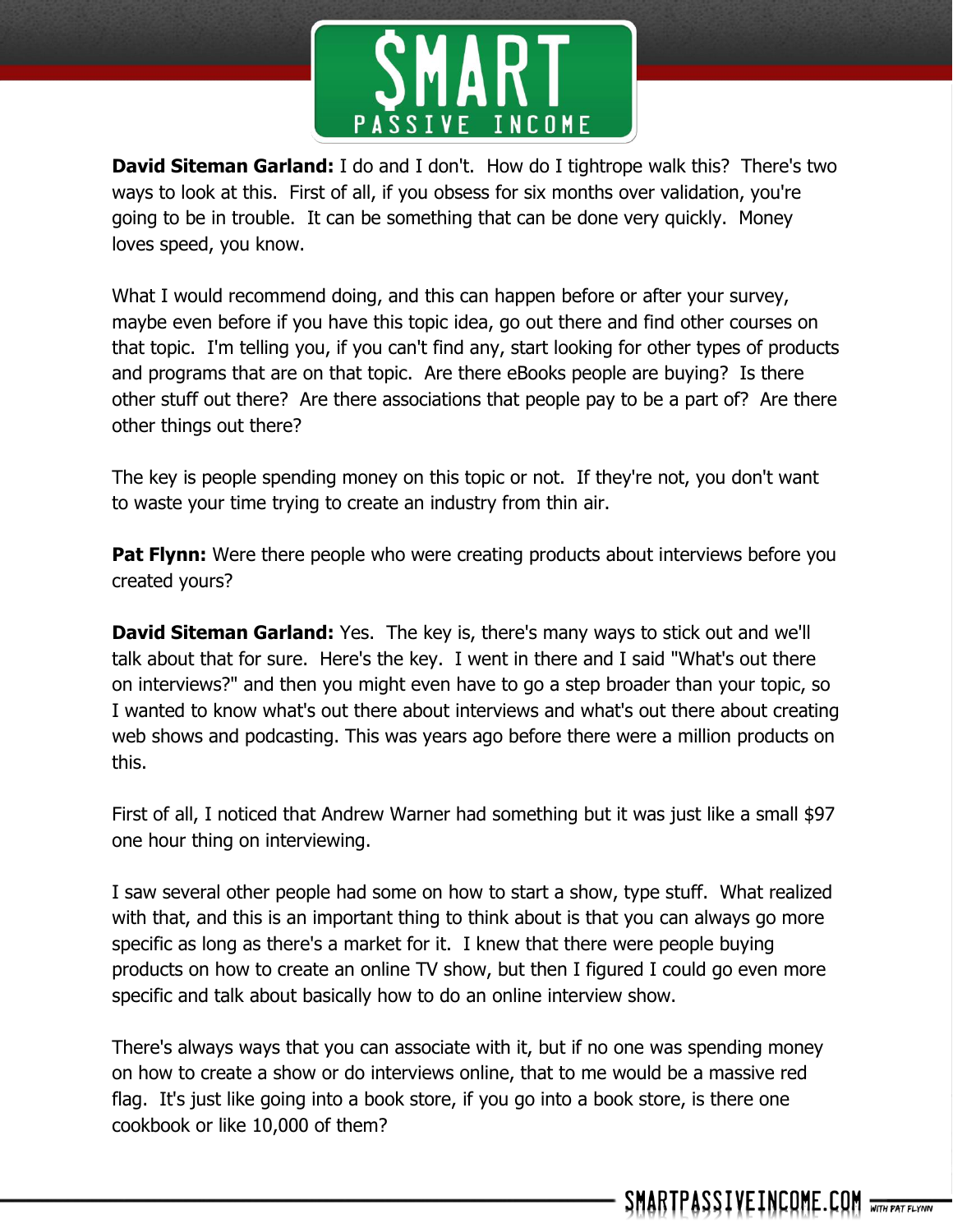

Don't be scared if you see that there's other products and programs out there on your topic. That's a good thing. That's a fantastic thing. You should be kissing and hugging those people that are doing it because at the end of the day, you're going to bring your own unique teaching style, your own ways of sticking out, your own stories, and you're going to resonate with your audience more than anyone else would, which is why it's going to work. It's such a critical thing, I hate when people are like "I went out there and I saw that there's already courses on snowboarding," well not done by you, so, let's get going on that.

**Pat Flynn:** Thank you for mentioning that because that's something even I have personally struggled with and I know a lot of people who are out there and they're doing the research and they see these other courses, other people are doing the same things. Even before they start blogging, they're like "Oh, there's a blog about that already" and "There's an online course about that already." I totally agree with you, that actually is good because there's a market for it. How did the Segway do when they tried to re-invent walking? I only see them on the boardwalk in San Diego in little tour groups.

**David Siteman Garland:** Didn't the guy who started Segway die on a Segway?

We're going to quote that as unofficial facts on the Smart Passive Income podcast.

**Pat Flynn:** But it's true, don't be afraid if those products already exist because you're not going to copy them and create the same product, you are just getting inspired and validation from those products.

# **David Siteman Garland:** That's right.

# **Pat Flynn:** OK.

We have a product idea, it's validated perhaps, there are other courses out there, we have even maybe talked to a few of our audience members specifically about what we want to do and they're getting excited about it. Where do we go from there? There's a bunch of ideas in my head on what to put in this particular product. How do I organize that and how do I best share it on a platform?

**David Siteman Garland:** This is the moment where you panic - no I'm just kidding! No panic at all. By the way, another pro-tip here, Pat, someone like you, and I'm sure there's a lot of mini Pats in your audience as well that have maybe a wide variety of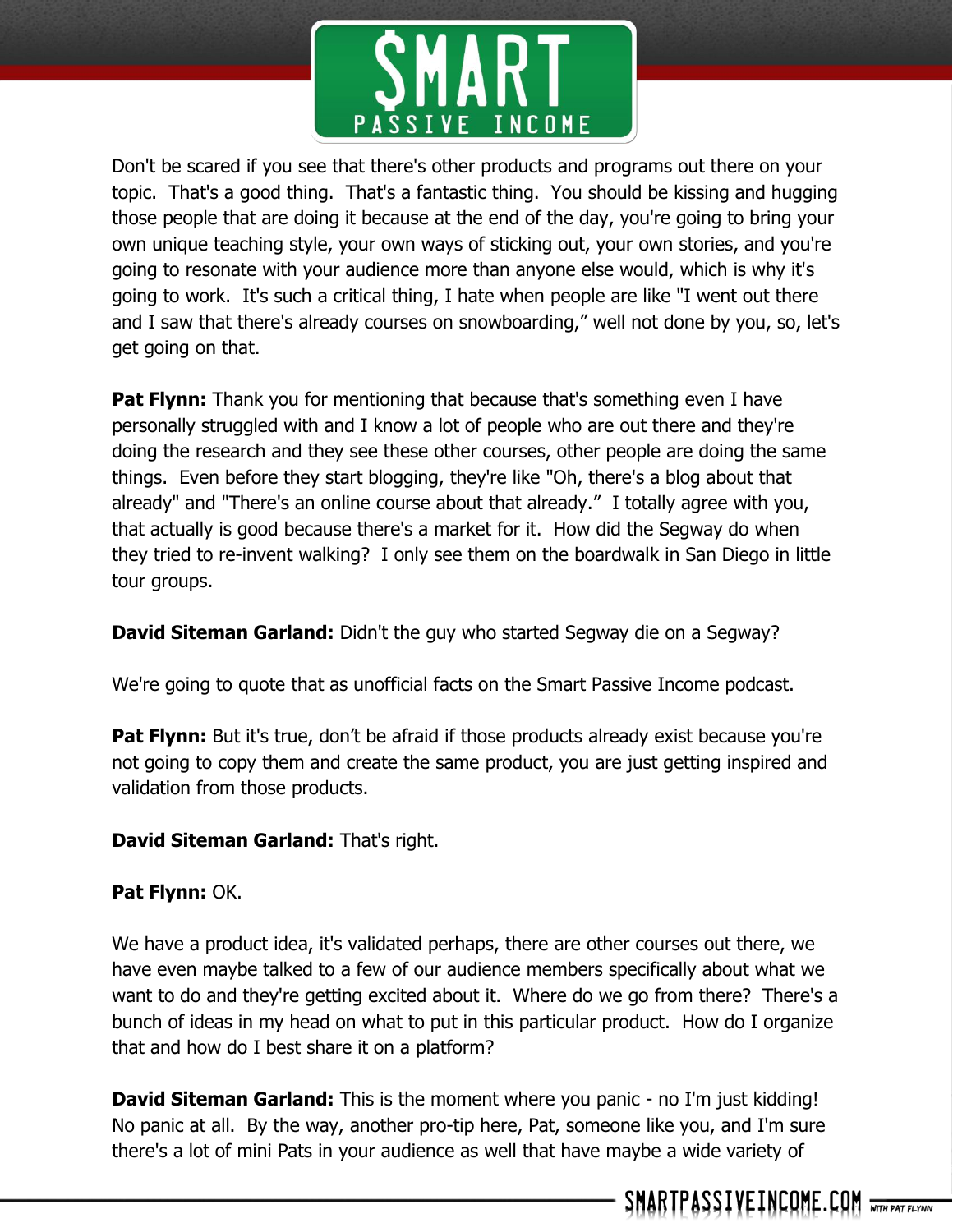

topics and things that they can do. At the end of the day, for your first course you've got to choose one.

I've seen people try to launch three courses at once, work on four at the same time, work on two at the same time. You know what, later on you might move on to another topic, but you've got to laser focus on one. That is a huge tip, for sure.

**Pat Flynn:** Thank you for that. I needed that.

**David Siteman Garland:** By the way, this is another one before I even go through the question you asked, you also have to realize with someone like yourself, Pat and also the mini Pats that are out there, your topic is not going to be for 100% of your audience so don't worry about that.

There's no topic that you're going to come up with that's going to be 100% of your audience. So you can't worry about that either. Some people are going to like it, it's not going to be for others and it's totally fine.

**Pat Flynn:** A follow-up question based on that, what if I am just starting out and I hardly have any audience at all? Can I still do a course and be successful with it?

**David Siteman Garland:** Step 1, build your audience. The key here is that you've got to put a flag in the sand. We've had people that have started with a list of zero people and have built it up. I don't specifically teach list building per-se, but we've had people with anywhere from 400 to 1000 people on an email list launch successful courses. We had one last week actually that was one of our highest first launches ever. They started their business this summer. Then they built their list to about 1300 people that are interested in online brand building, great with design, launched a course last week, I think it did \$62k in sales.

# **Pat Flynn:** Wow.

**David Siteman Garland:** So it's not necessary the size, even though that does matter (wink wink), it's about the quality of the audience that you bring in. Yes, you can get started from scratch, but here's the big tip for getting started from scratch, when you're starting a platform, you have to invest in quality design. I know that sounds like "What? Where did that come from?" but when you're starting out and people come to your site and you're putting your flag in the sand as the skateboarding expert and you're Mr. or Mrs. Tricks of skateboarding, it's got to look good. Even if you're just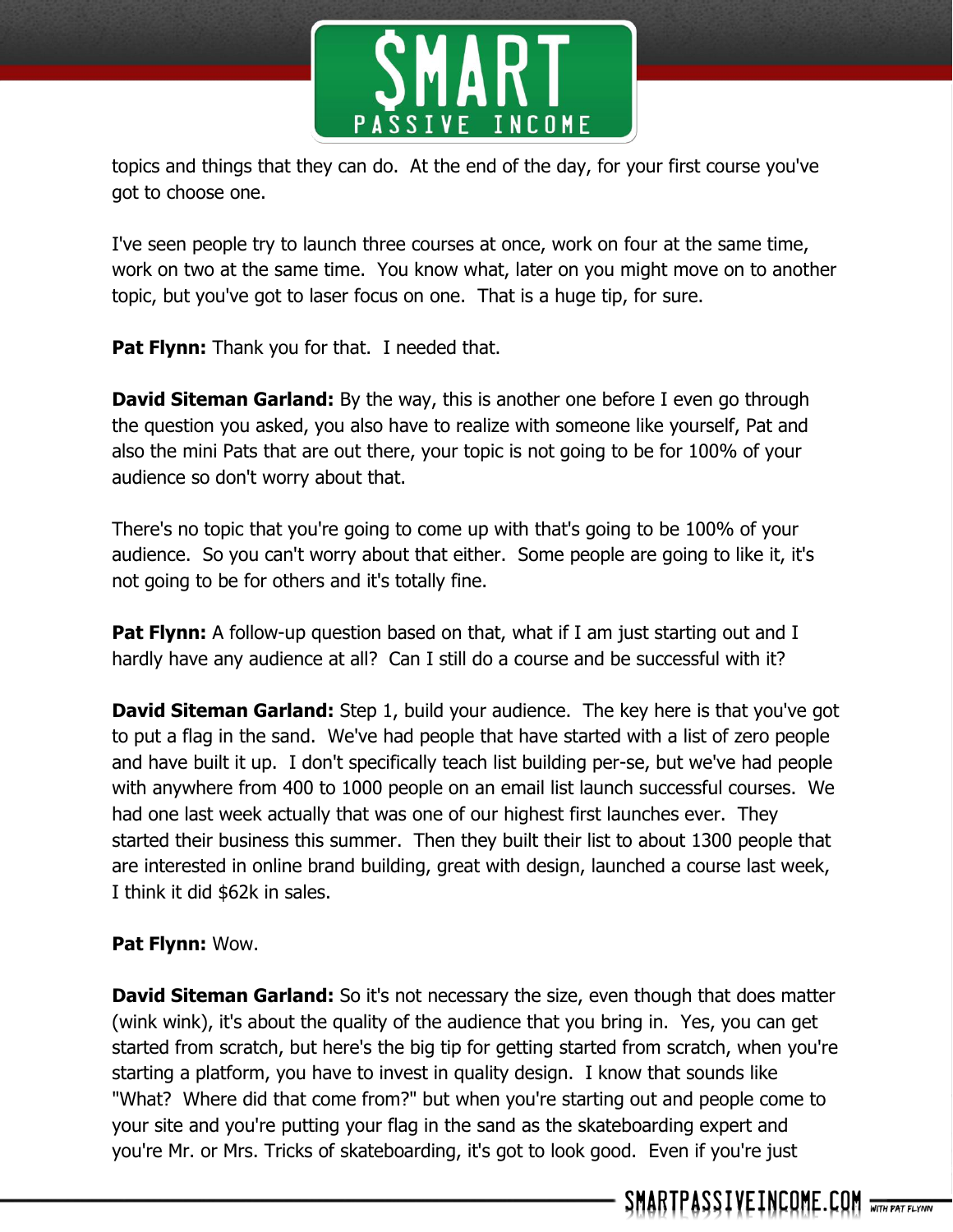

getting started and this is your first website and you're just getting started yesterday, investing in that design and looking like a pro is going to put you light-years ahead of the other people that are throwing up the sort of crap template when you get going.

You do want to start with list building. I think people, to create an online course, if I were to rank them in who's in the best position to do it - because I'm not going to get out here and BS and say everyone should be doing this, because it's not true is:

1 and 1a) Either someone that is making money now dollars for hours in some form or fashion with their expertise. One-on-one coaching, group coaching, something else, and they want to productize that knowledge. That's obviously someone that is well positioned to create a course, right?

2) Content creators online. You've got a podcast, you've got a blog, you've got funny cat drawings, I don't know what it is. Whatever you're doing online and you've built some kind of audience, it might be 500 people, but you've built some kind of audience. It doesn't matter if you haven't sold to them anything ever, you're still extremely well positioned to create a course if you've got people that know, like and trust you, even if it's 27 people.

3) Starting from scratch. That's where you need to really be strategic and really focus on your list building and if you know what your topic is, you're going to have a head start on the rest of us and not just build a random list. Important distinctions there for sure.

**Pat Flynn:** Awesome. Thanks David. Before we get to that answer that everybody's been waiting for after I asked that question, these things keep coming up and this is a mental one again and something that even I've struggled with in the past as well that I think we should definitely cover, at least just for a minute here.

I've been pumping content out, I've been building a relationship with my audience, everything has been free so far and now I'm going to start selling something. I'm worried I'm going to get backlash. I've sold a product already, so I'm over that hump, I've ripped the band aid off in terms of that on my site personally, but I know that there's a lot of people out there who are afraid to start selling after they've given things away for free for so long.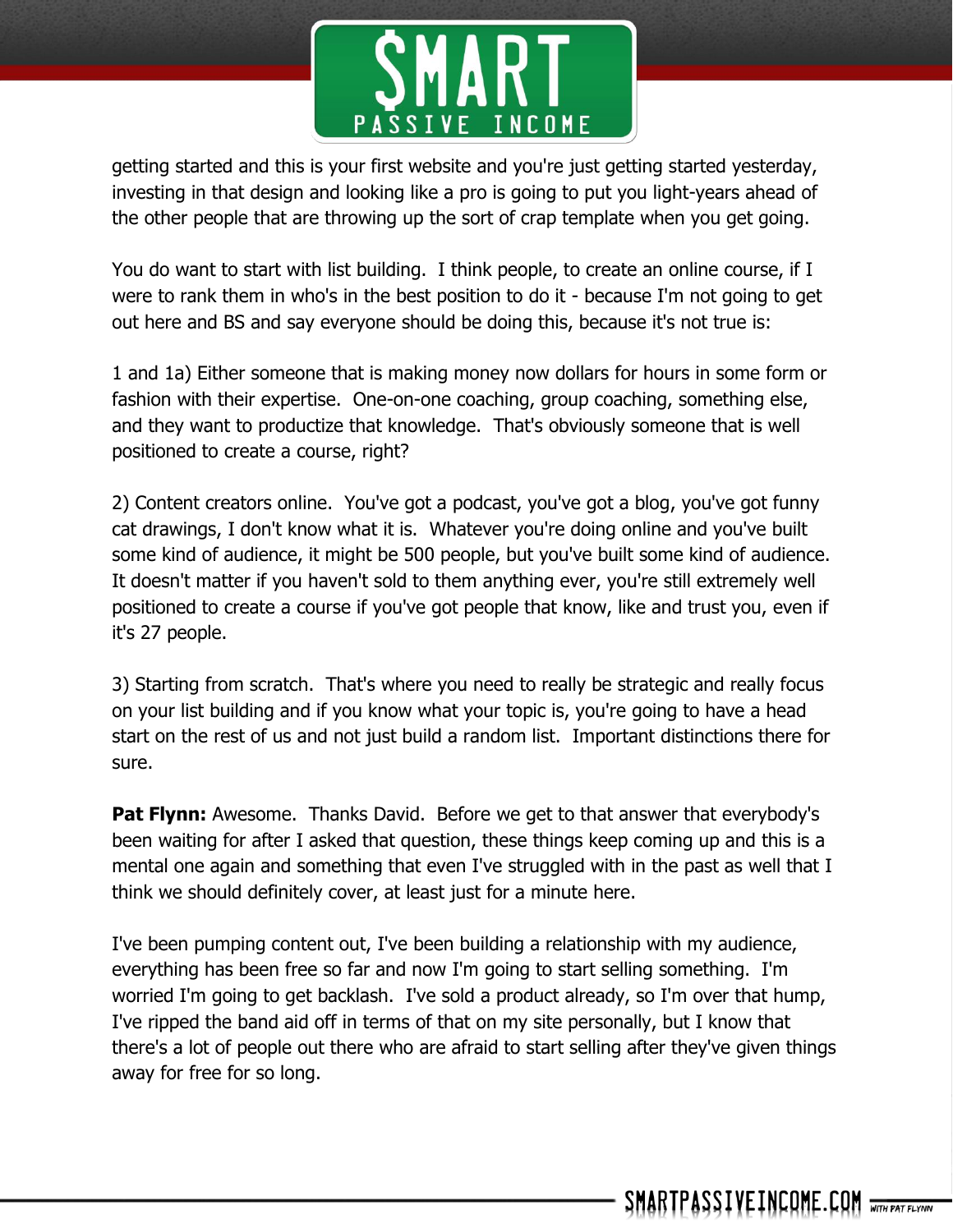

**David Siteman Garland:** Great question and it's definitely one of those key myths of what happens with online courses. First of all, let's talk about this. Will you get some backlash?

# **Pat Flynn:** Yes.

**David Siteman Garland:** Probably. Yeah. You probably will. And guess what, you just have to deal with it. It's one of those cases. At the end of the day, I'm not going to let a couple of rotten apples that are in there and let's be honest are freeloady or a little douchy be the types of people that are not going to allow me to help a bunch of people by selling a product.

At the end of the day, this is what I think you have to get over - get your selfish motives out of your head and think to yourself "Oh my God, I'm going to be helping people with this product and program". If you don't believe in it, you're going to crumble when the backlash comes. If the backlash comes. Right?

## **Pat Flynn:** Right.

**David Siteman Garland:** The thing is, you have to remember, you are helping people and yes, you're going to make money from it and that's a good thing, that's an amazing thing. I have to be honest too, a lot of times, that thought process of "I'm going to get a bunch of backlash" is actually way overblown than what actually happens.

We always think like 10,000 people are going to come out of the woodwork with pitchforks and have protests. I say that right now because I'm in St. Louis where I live, where we're in the midst of protests here right now over a bunch of stuff.

They're worried that the helicopters are going to be going and there's going to be flags out waving that "Pat Flynn wants money." It's just not the reality of it. You might get one or two comments, you delete them, you move on with your day and it should not affect you when it comes down to it.

**Pat Flynn:** It's funny how the math in terms of comments and responses is whacked out where one negative comment trumps 1000 positive comments.

**David Siteman Garland:** That's absolutely true. We're all human. You're going to see and you're not going to like it. If I see it, I still don't like it. But you learn to deal with it and you learn to realize that this is someone that's not your peep. You have to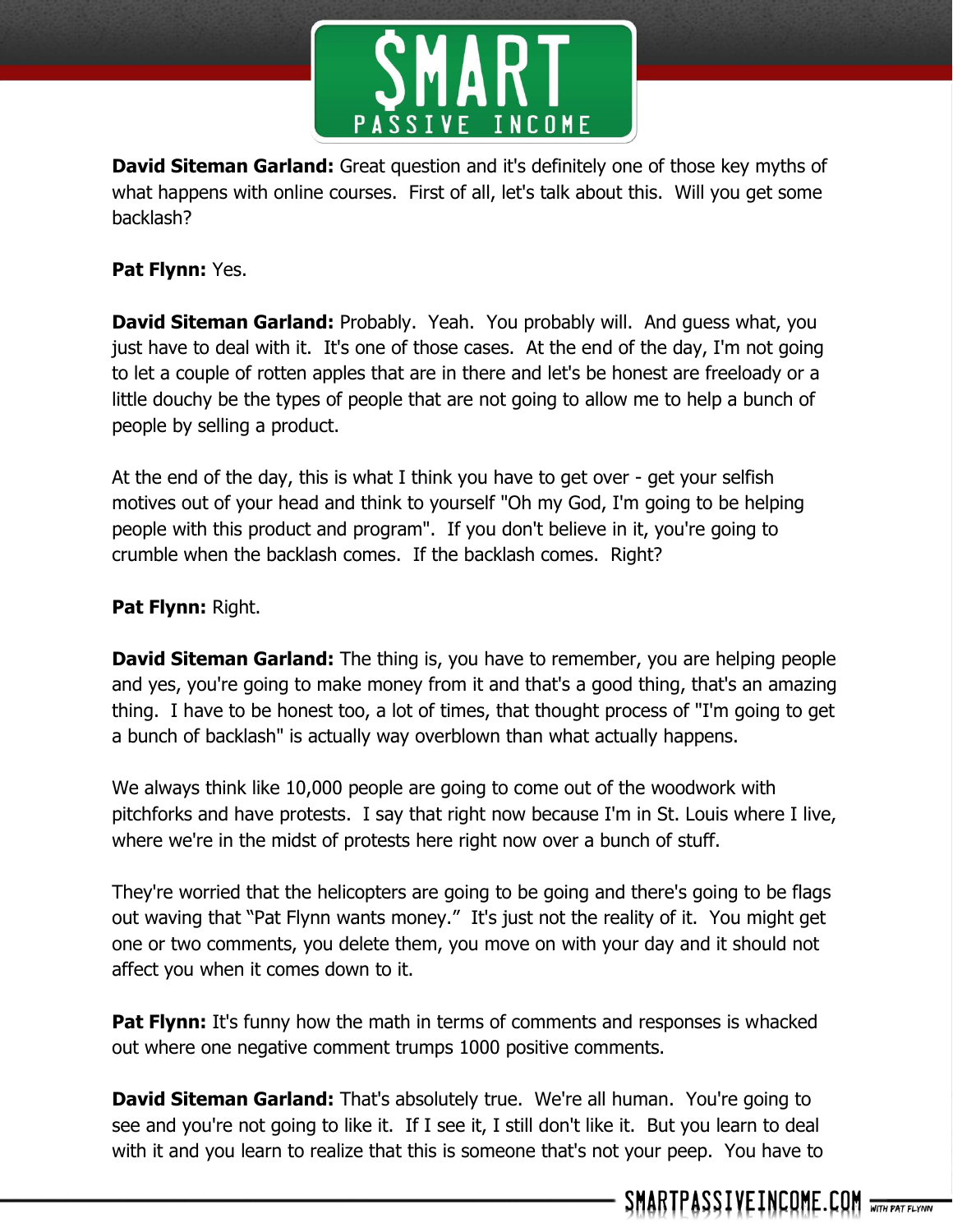

realize that when you put your flag out, that you're going to be selling products and programs, your audience might adjust over time. I know mine has as well.

You're kind of saying "This is where we're going to go for now". I'm not saying that it has to be the topic of your program for the rest of your life but there's going to be some people that maybe fall off and you have to be totally cool with that because you're also going to be bringing in more people that are like "Oh my God, this is totally what I'm coming here for."

## **Pat Flynn:** Love it.

OK, let's shift from mindset to technically how to put all of this together, kind of going back to that original question. We have this product idea, how do we get this information in our heads, our expertise onto a platform to best serve people?

**David Siteman Garland:** Right, so kind of 2, 3 and 4 when it comes to it. Step 1 was coming up with your topic.

I'll breeze through 2 and 3 and then we'll get to 4, which is really what you're asking about. But you kind of have to go in order.

You want to name your course, you want to price your course and then you want to record your course.

Name, price, record baby, just like that. By the way, on a note on this, I love doing this stuff up front. You are welcome to go out and do it live. You can sell and say "Hey, we're going to do a 6 module course and the first module is going to be next week," right - you can do it live.

I actually am not a fan of that. I'm not saying you can't do it. I've had customers do it and they've had success with it. But here's the thing; I would much rather have people record it all beforehand and get it all up. Here's why: you're going to be out there busting your butt, marketing and promoting this and creating marketing funnels and all the good stuff that has the right people buy. If you're also worrying about the PowerPoint for next week and you've got it going live and do the things, it's going to be a lot of overwhelm.

**Pat Flynn:** This is true. I've done this in the past even when I started with the Niche Site Duel back in 2010, I did an online coaching thing that I was going to turn into a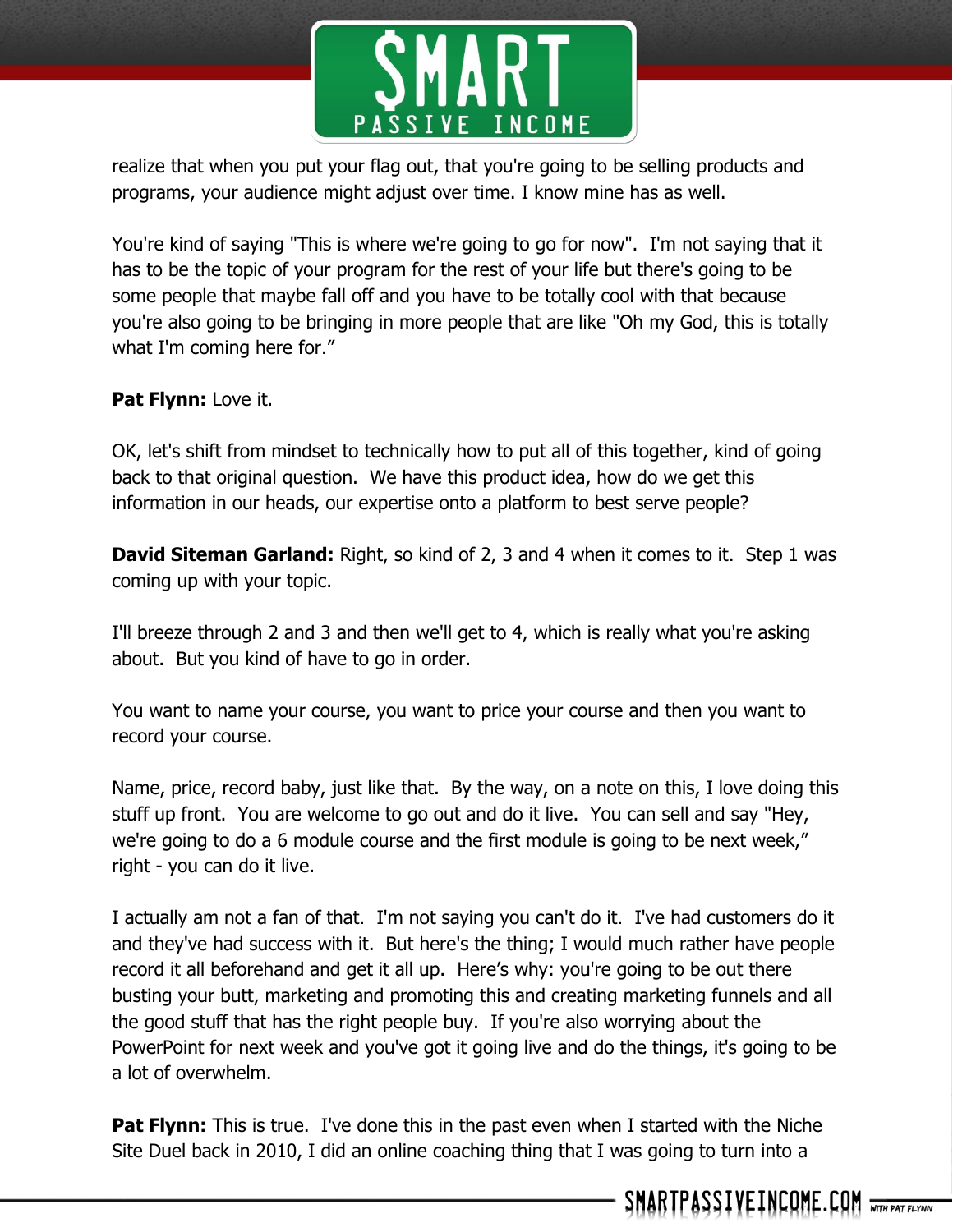

membership site or course and I took six weeks. Every week we met on a webinar and essentially I was creating the course as I was going, getting feedback from people who were there, what's missing, giving homework and things like that. I thought that was a perfect solution but it was completely overwhelming to think about how I'm going to help this beta group of students and also create a product at the end of this.

**David Siteman Garland:** This is just an opinion, and I've had customers do both because at the end of the day you can choose which way you want to go, I can just offer what my experience has been. I've seen people that have done it well, do it live and they just package up then they have the recordings that they can sell.

The other challenge of that too is that there's some people, and by "some people" I mean a lot of people out there who kind of want it all. They want to go at their own pace, they want to devour, they want to rock out 6 modules in a night because they're hyped up on coffee and God knows what, or you have some people that want to go through the pace thing on a weekly basis and the thing is, if you give it all to them then they can choose their own path, which way they want to go.

**Pat Flynn:** So you don't recommend, and I've seen courses do this in the past where you sign in and you pay and you get you login information and module 1 comes out in week 1. Even though it's already there, you're sort of drip feeding...

**David Siteman Garland:** Yeah, you know, I'm going on my experience and my opinion from three ways.

- 1) My own consumption of products.
- 2) Creating them and watching my students.
- 3) Hearing from my students about their products and programs.

I've kind of got the trifecta of everything covered here. I really do believe we're shifting towards the more on demand, binge watching, Netflix like model where you give it all to them.

**Pat Flynn:** That's the perfect way to put it. I watch the whole season of Orange is the New Black in like a day.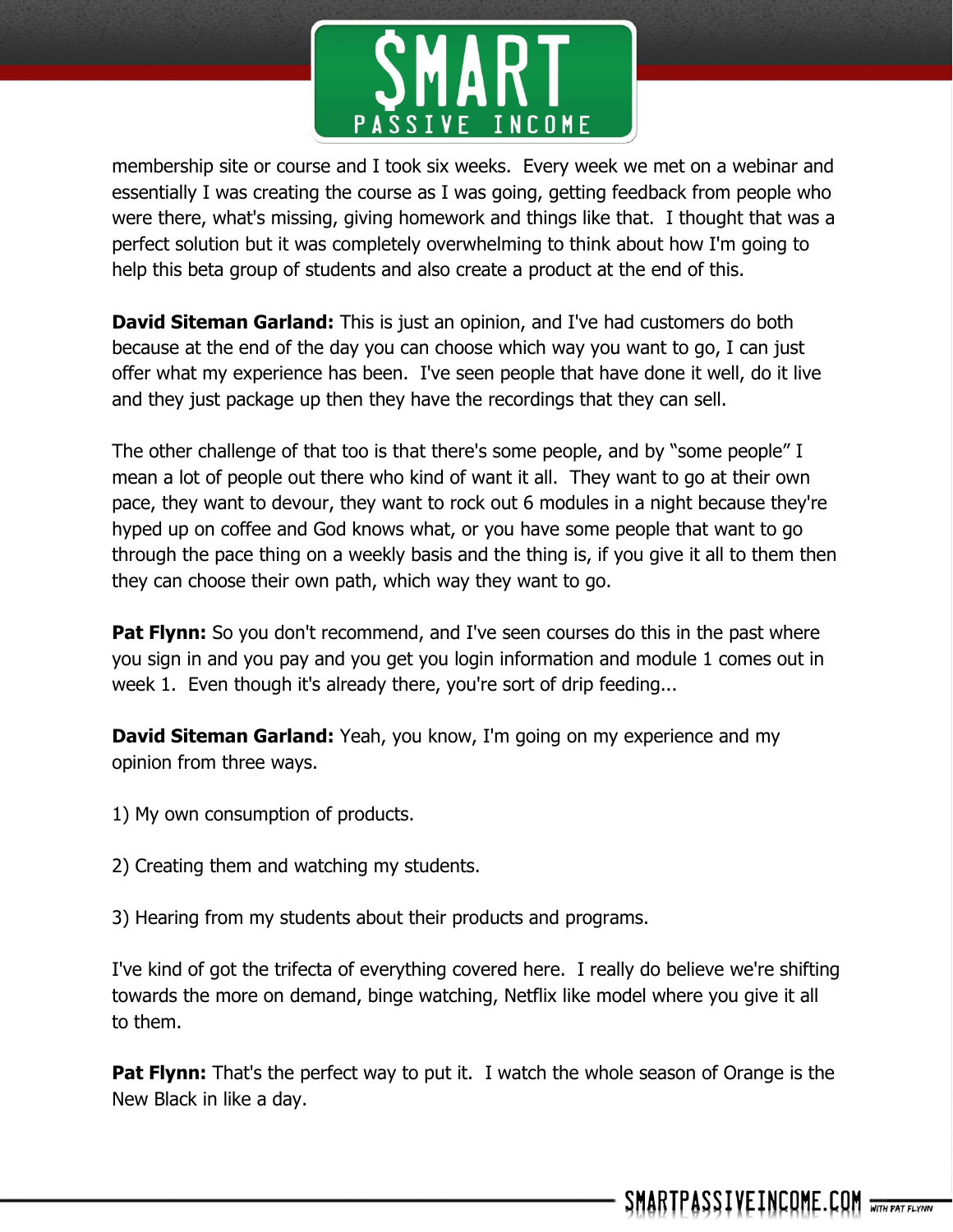

**David Siteman Garland:** Exactly. I think, let's give you a scope, Amy Porterfield, you know Amy...

**Pat Flynn:** Yeah.

**David Siteman Garland:** We've had many discussions about this. Amy and I are in a very high level Mastermind group that we do together, there's 6 or 7 of us and we get together once a quarter. We've got to sneak you into one of those by the way. We were talking about her main product called FB Profit Lab and she launched it twice this year. The first time she launched it, it was a drip. So here's Module 1 this week, next week is Module 2, whatever, right? And then, decided this time on her most recent launch of it after our discussions to give it all to people at once, and it definitely worked better.

**Pat Flynn:** That's awesome. That's good to hear. We're going to have Amy on the show. I'm actually interviewing her tomorrow and we're going to be talking about her three-video launch sequence, which she did really well with. I have you talking about how to create the course and what it's going to be like and then we're going to have her help put it all together with the marketing and launch of it.

**David Siteman Garland:** I don't want to toot my own horn that she learned that launch sequence from me....

That's part of the VIP launch strategy is the three-part videos and stuff. She just made it prettier than everyone else and made them awesome so that's why Amy rocks.

That's kind of my thought process on that and again, you're welcome to go and do your own experiments.

A couple of things:

1) Very briefly on the name of your course. At the end of the day, the name does not matter. It does not matter. It matters very, very little compared to the hook. The hook is the promise of what your course does for people or what you're going to be teaching them.

A hook is something like "The step-by-step system to do blank" or "Pat's blueprint to blank," the promise of what it is and who it's for is the hook.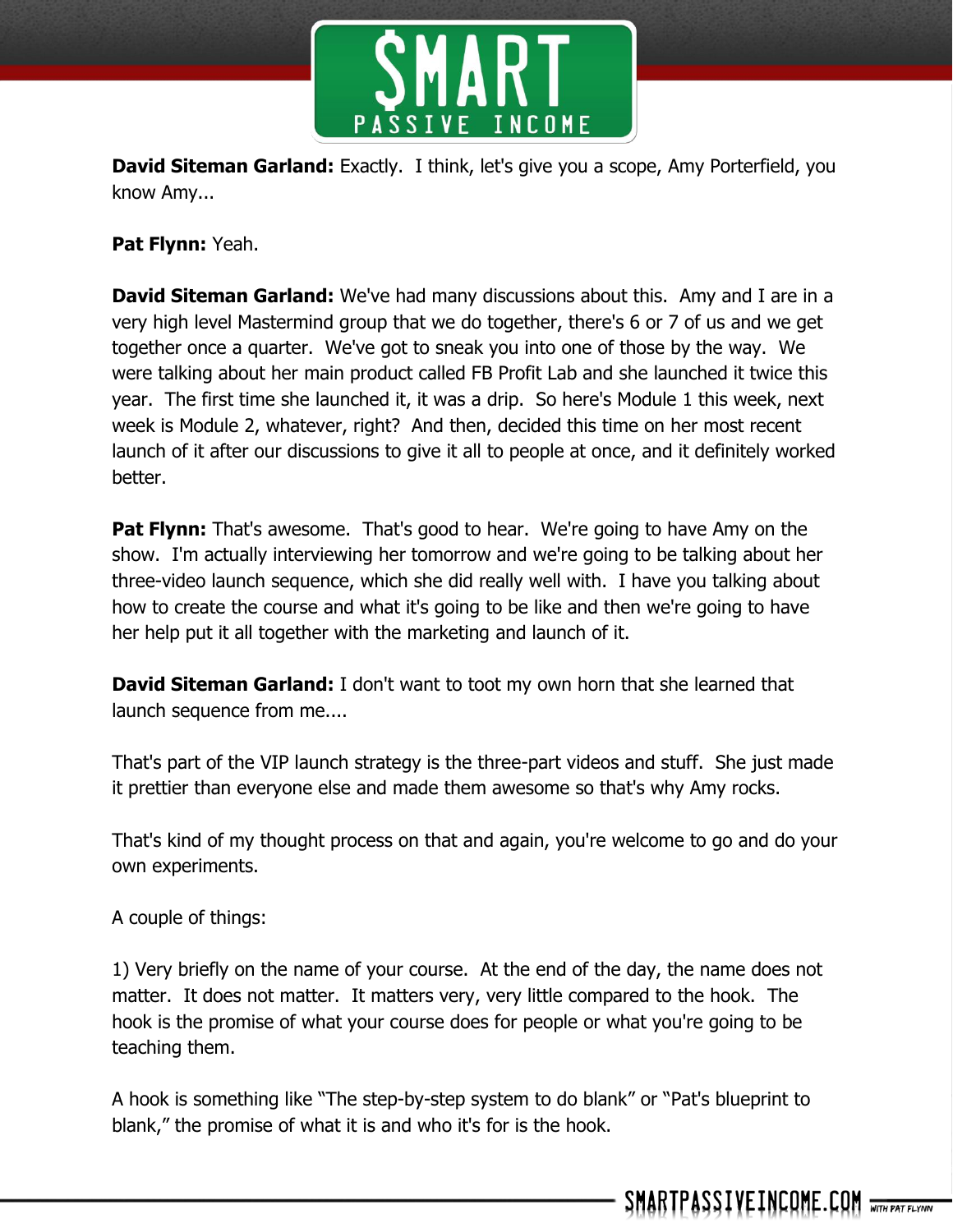

**Pat Flynn:** Kind of what they're going to get out of it.

**David Siteman Garland:** Exactly. So for example mine, "Create awesome online courses, a proven step-by-step system to create, promote and profit from your own online course."

## **Pat Flynn:** Nice.

#### **David Siteman Garland:** Simple.

We've had that across the board. The hook is what matters, it's your spicy nugget that you give people there.

The only thing that really matters with the name is that you want to make sure that the URL, the '.com' is available because I'm a big believer that when you're creating premium courses, you want to have it on its own .com.

**Pat Flynn:** Thank you, I was about to ask about that because a lot of people have their own courses, but they have the home URL and then 'slash' the name of the course. You prefer it to be on its own site. Why?

## **David Siteman Garland:** A few reasons:

1) Branding. Each course is almost like a little sub brand of you.

2) Ease of repeating things like when you're in an interview, on social media, anything like that. I don't want to be like "Hey Pat, if you want to check out my course now, go to therisetothetop.com/file/blog/courses/createawesomeonlinecourses/monkey/patflynn

**Pat Flynn:** /spicynuggets

## **David Siteman Garland:** /spicynuggets//

Instead it's like createawesomeonlinecourses.com.

It's just for a simplicity stand point when it comes for naming.

The next thing is pricing. Really fast on pricing. This is so important and it's something I learned and thank God I learned it by accident. I was going to originally price my first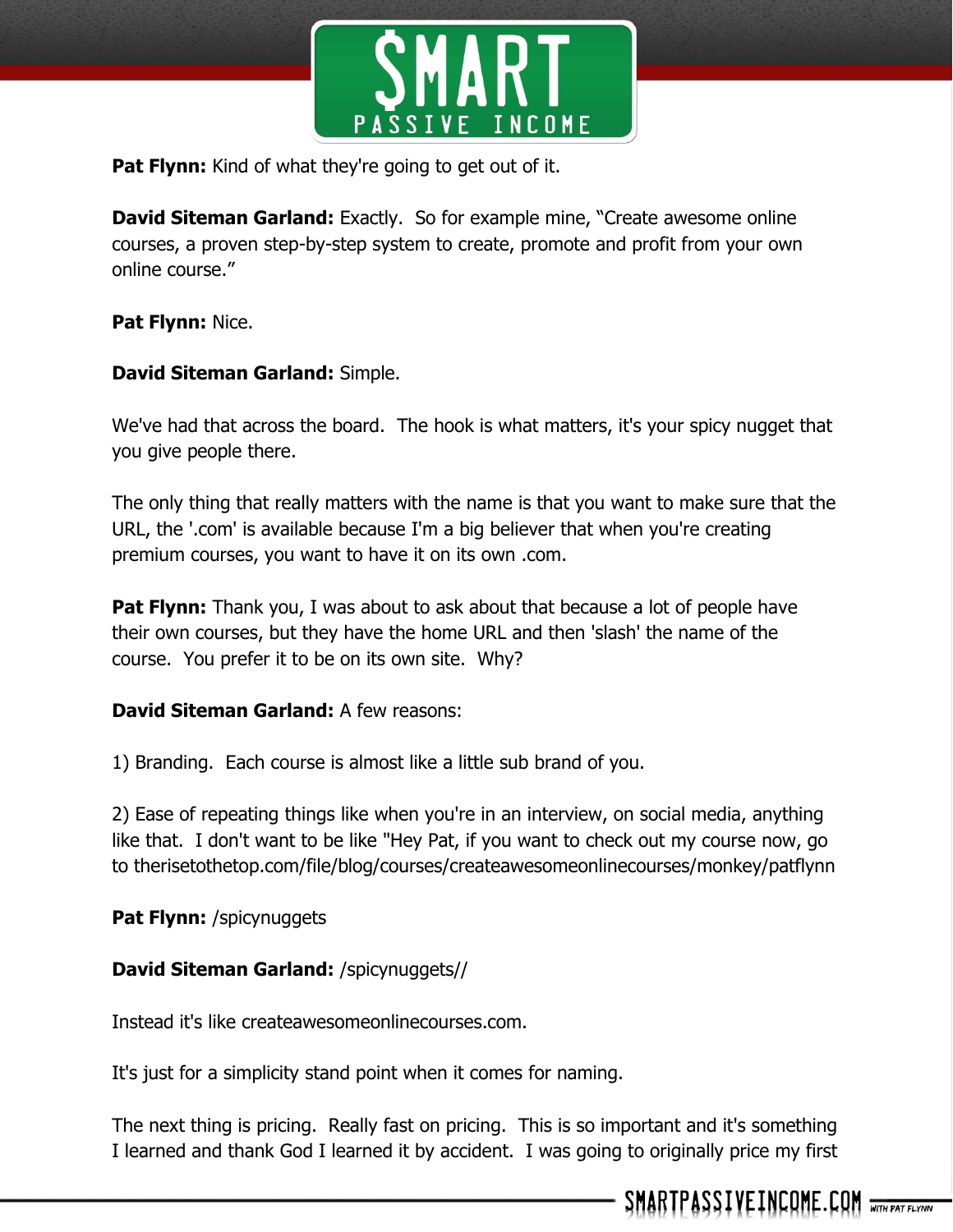

course way too low. I was thinking I was going to do \$97, something like that. I had two conversations with two people that changed the game for me and I want to share a quick nugget from that, if that's cool Pat.

**Pat Flynn:** Please.

**David Siteman Garland:** I spoke with Marie Forleo and I spoke with Ryan Lee. They gave two very good perspectives. Ryan was saying that the same effort is required to promote and be successful with a low-end vs high-end pricing. I was like "Huh, that's super interesting" and I found that to be very true.

**Pat Flynn:** So from a marketing perspective, whether it's a \$97 product or a \$497, you're going to put in the same amount of effort...

**David Siteman Garland:** Yep, the same amount of effort, so why not go for the gusto there?

The other tips that came in here and this was Marie's, repeating what I said before you're doing people a dis-service by pricing too low just like you're potentially doing people a disservice by having it free.

**Pat Flynn:** I imagine some people in the audience right now saying "That's a bunch of baloney, you're just making an excuse to charge more."

**David Siteman Garland:** I strongly believe it because I'm telling you right now, if you look at something that's two courses next to each other, let's just say the courses are on how to publish an Amazon eBook, there's the \$97 course and there's the \$997 course that are sitting right there. I'm telling you right now that there's people that are getting more value, let's just say all things being equal - from the \$997 course. The reason for that is that exact thing about hitting people where, if you really care about the results of the customers, you have to make sure that you're weeding out all the crappy people. Does that make sense?

**Pat Flynn:** Yeah, it does.

**David Siteman Garland:** At the end of the day, we can call it fluffy or whatever, then go ahead and bust your butt and make a \$9 course and see how it goes because I'm telling you right now higher priced courses bring in more premium and more awesome people. It's just a fact. You're going to get rid of the bottom feeders by doing that.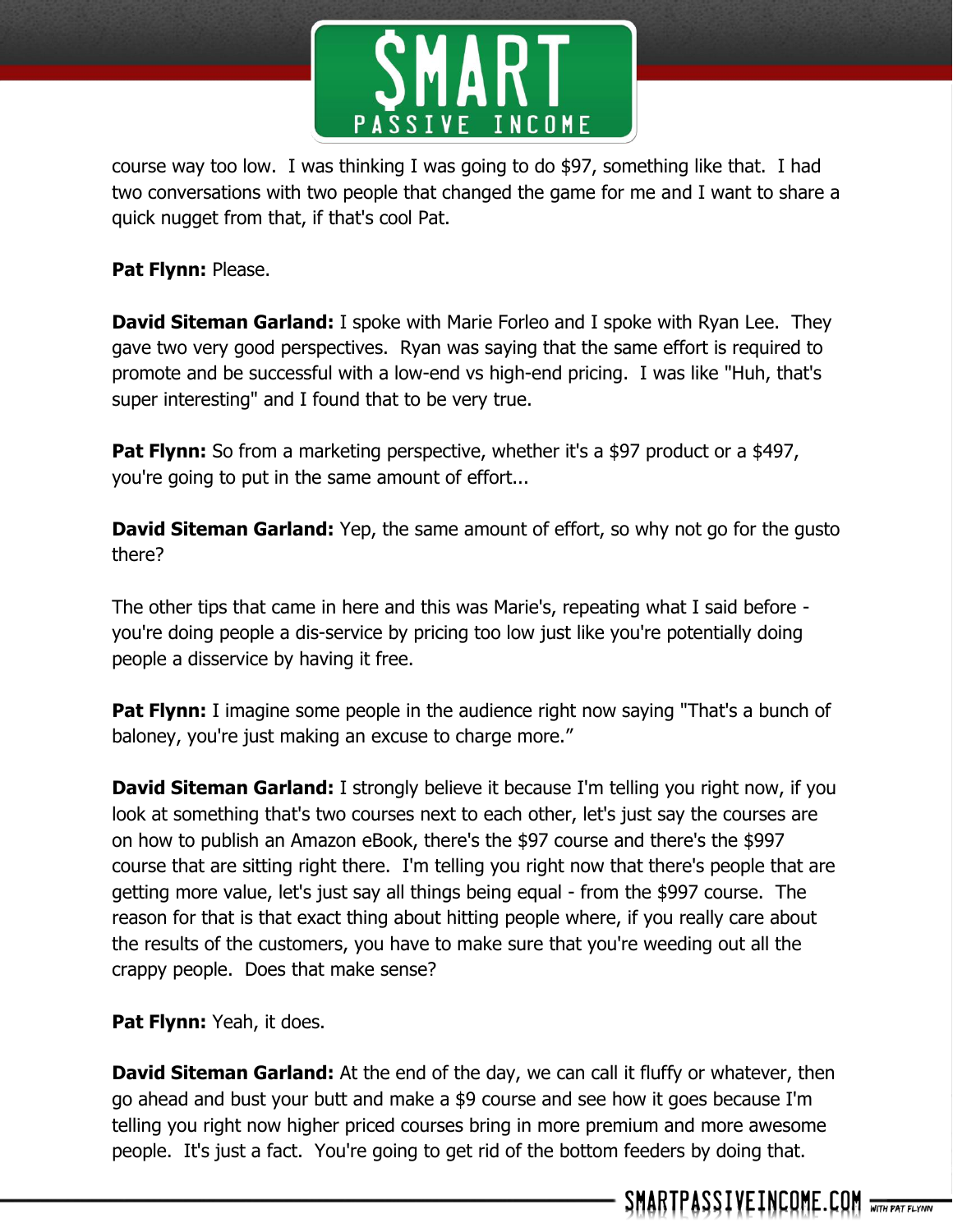

**Pat Flynn:** People are more likely to take action, too.

**David Siteman Garland:** That's absolutely correct.

For example, I've talked to a lot of people that have products and programs and a variety of price ranges. It's the 90/10 rule. 90% of the problems, complaints, issues, lack of results come from the bottom percentage of the lowest cost item.

**Pat Flynn:** Here's a counter to that. I want to help as many people as possible.

**David Siteman Garland:** Well then go start a charity. Go start a non-profit, you know what I mean?

**Pat Flynn:** Some people I'm sure when you price that high will think that's way out of their price range, they'd love to take the course but they can't afford it.

**David Siteman Garland:** I've had someone offer me \$19 and a book for my \$1000 course. You're going to get people come in and say they can't afford it, you're going to hear every sob story under the sun. It's just reality, I might sound harsh, I don't meant to be. You have to stick with your laurels about what you're doing and who you're helping. You say you hope they can come back at some point, you don't compromise on anything, ever. I tell my students do the same, because at the end of the day, this is the difference between a Sacks vs Walmart. It's an old analogy but it's very true.

If you want the discerning customers, you have to be in that price and brand range of doing that, and that's why I encourage my students and people learning from me to price themselves in the top 10% of their market.

**Pat Flynn:** We've talked about pricing before with Ramit and we'll put links to those interviews. We've talked specifically about pricing strategies and he even talked about how when he sold his first product, he sold it for like...

## **David Siteman Garland:** \$4.95.

**Pat Flynn:** Yes. Now his courses are much higher but he's doing much better. He's helping a lot of people too.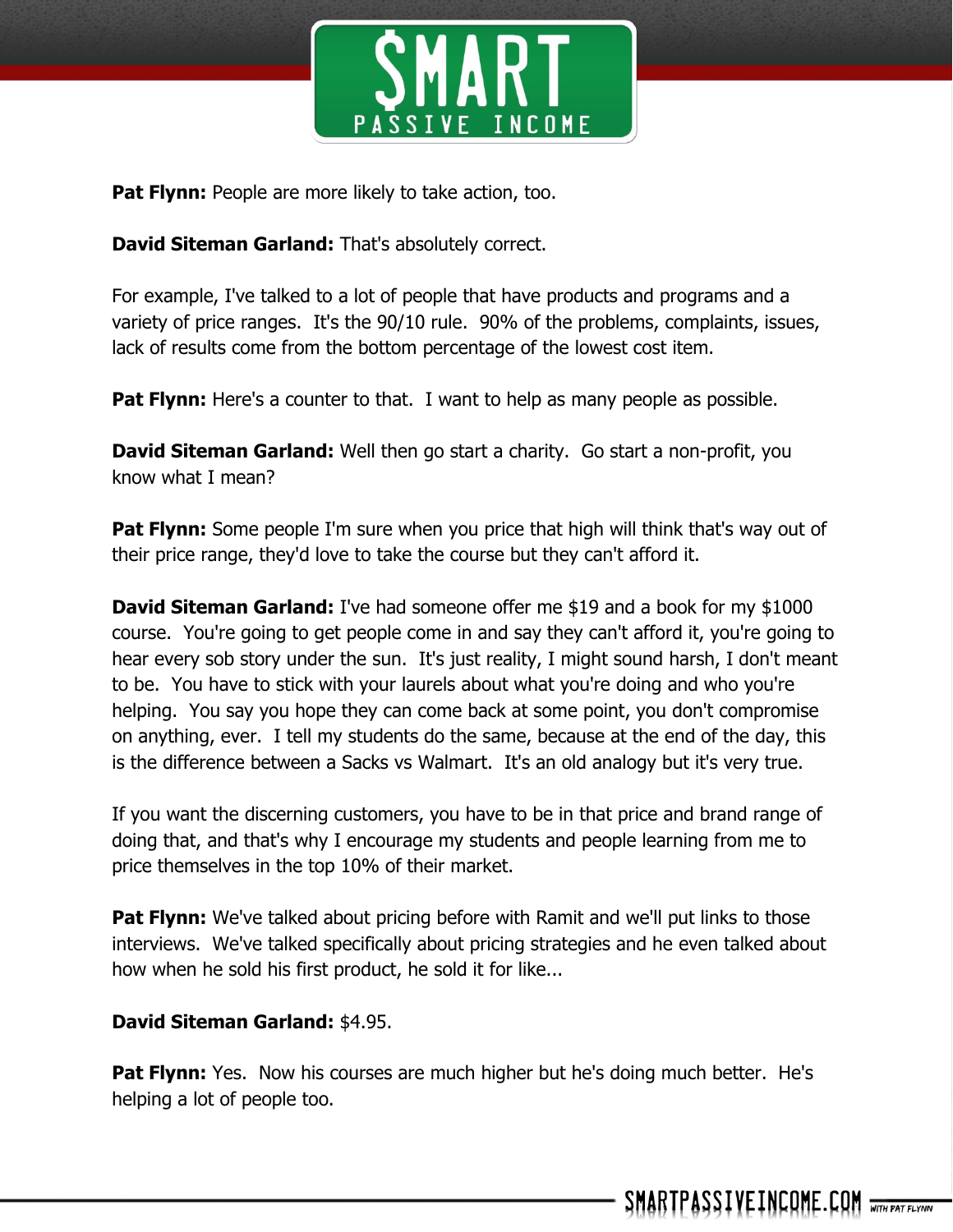

**David Siteman Garland:** By the way, back to my harsh statement before about starting a charity or non-profit, you can also point people that can't afford it right now to free content. Part of this is, remember you mentioned that free video series about talking about that with Amy, we have a free video series, we have free cheat sheets, we have free this, free that, you point people to that. You say "Hey, here's some great content to help you" so it's not like you're saying "Go screw yourself," I would not encourage doing that. At the end of the day, you're going to say "Hey, here's my great free stuff but if you want to take your game to the next level and you're ready for it, here's my premium stuff." If they don't want that or they're not ready for it, they're not the right customer.

**Pat Flynn:** Pointing people to those free videos is great actually. Michael Port just did a launch for his public speaking course and I'm going to be taking that. Those videos leading up to that launch were amazing. I would have paid money just for those. Now I'm in his course. I think Amy said on one of her latest podcasts about the video series, she wants to people to - no matter if they buy her course or not, to come away with something amazing from those videos.

**David Siteman Garland:** Right, because you're actually teaching stuff in the videos and that's what's critical. It's a good question and shift in mindset. As you get into this, you're going to start realizing that it is very true, you're going to get the discerning customer and you're going to have some people that maybe aren't a great fit and that's OK as well.

Back to what we were talking about in terms of recording the course and getting it up, there's a lot of different options here. There's a big myth here that the technology is going to be insanely difficult and confusing. As an entrepreneur who is doing this, it really comes down to getting in the trenches and learning how to do it. Doing support, contacting these companies (I will mention a few of them in a minute), getting in there. No one comes out of the womb understanding how to work GoToWebinar. Do they?

**Pat Flynn:** I don't know. Is your daughter going to know when she comes out?

**David Siteman Garland:** My daughter is obviously going to be a superhero. She's going to be different, right!

You don't come out figuring out how to do Skype.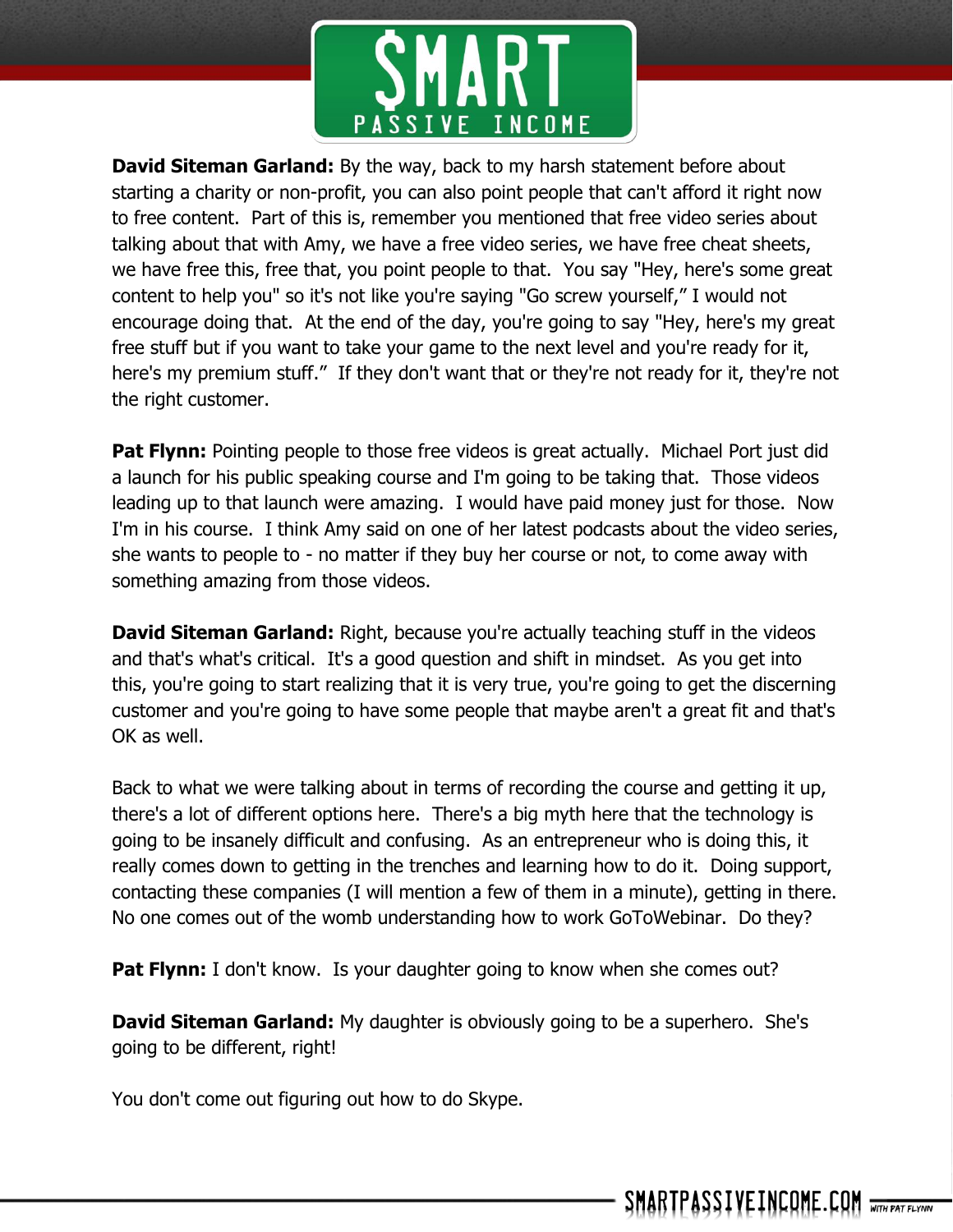

Your option 1) is to get into the trenches and learn it. Whenever I see something that's going to be valuable for my business, I want to get in there and learn how to do it.

2) You outsource it to that techy cousin Ray Ray or whatever or whoever it may be that you can hire. I don't know how to code anything. I think you know how to code.

**Pat Flynn:** I know how to code a little because when I started my blog I was in the trenches and I tried to learn CSS and HTML because I didn't trust anybody else with my stuff. Now I'm trying to outsource as much as I can.

**David Siteman Garland:** Let's just put it this way, having technical prowess has very little to do with a success of an online course. Let me give you the scope, I mentioned the mastermind I'm in with Amy and a few other people, these are all people that are making at the very least almost 7 figures. Most people making seven figures or more. It takes us 30 minutes to figure out the WiFi when we get together. If people were video taping it, they'd be like "Seriously?"

**Pat Flynn:** I want to see that video.

**David Siteman Garland:** When it comes to recording your course and getting it up, I always offer a set of tools and resources. I'm always testing new stuff as it comes out. To record your course, it comes down to a microphone, a computer and then if you want to do PowerPoint or Keynote, if it's something like that, or recording videos if you're teaching something very visual, i.e. Tennis or something. You might want to be on camera, showing people how to hit the ball vs a PowerPoint, which is probably not going to work for that.

**Pat Flynn:** If you're going to use PowerPoint or Keynote and record that, you can use a tool like Screenflow. With a camera, there's a bunch of different cameras and we don't have to get into the technicals of which ones are best but it doesn't have to be super fancy, right?

**David Siteman Garland:** No, not at all. I think if you're going to be on video really teaching something and doing a premium course, it's probably worth investing a little bit to be in quality HD. As we know, camera prices continue to go down. It might even be worth getting a little bit of a camera crew to do that if you're going to be actually on camera.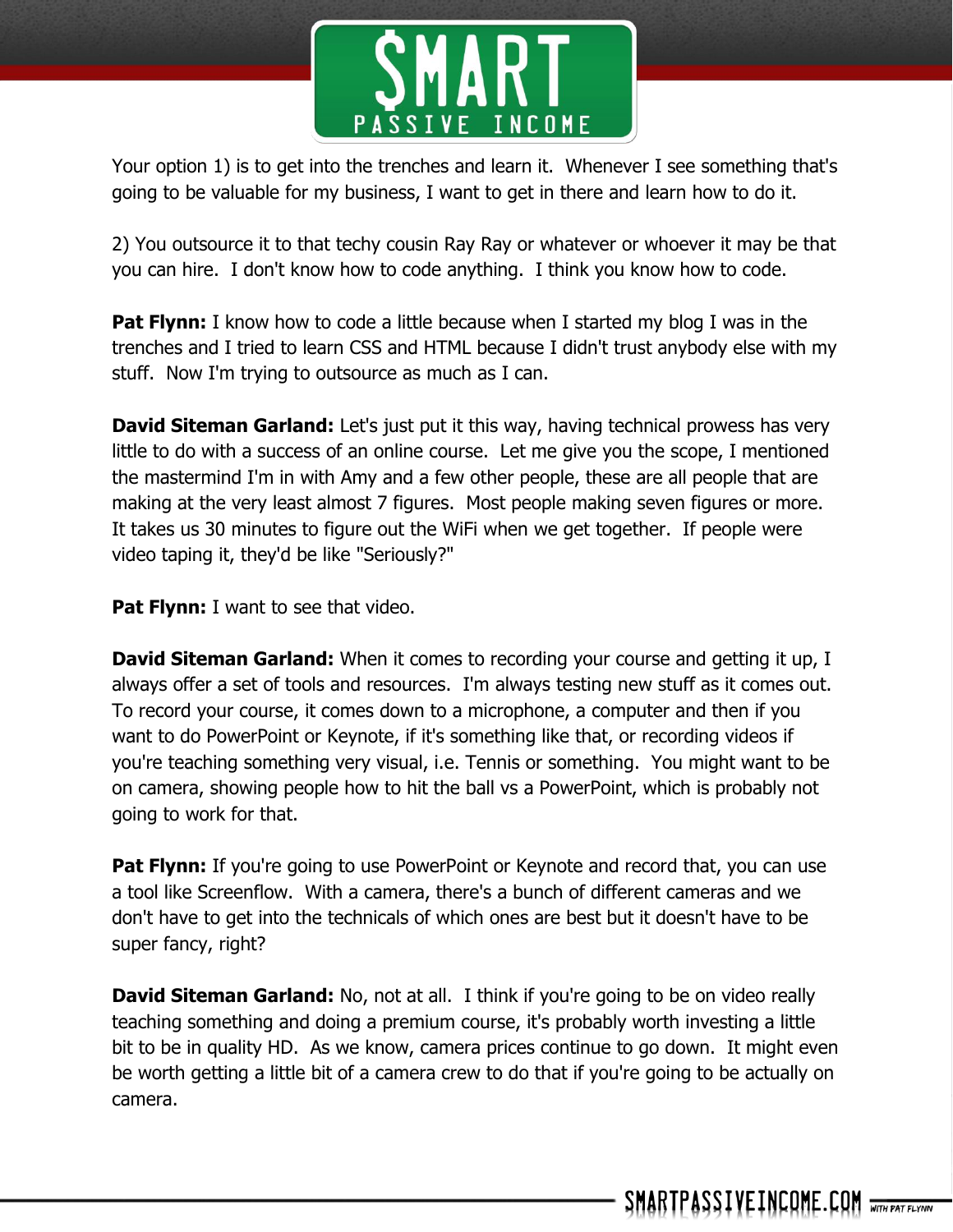

I'm telling you right now, Pat, for my courses, and we're talking courses that have generated now millions in revenue, it's literally me sitting right here, right now just like this on this microphone that I'm talking to you on with my computer in Keynote with Screenflow simply recording my screen. That's it.

**Pat Flynn:** That's awesome.

**David Siteman Garland:** Then you can always offer other goodies in your course. For example, you could offer maybe if you want to show people how to do something, you can create a screencast on your computer. Let's say I wanted to show people how to use an email autoresponder, I want to show people how to create an ad on Facebook, I could just obviously not use PowerPoint, I could be on there and just record my screen. That's another thing you can do is Screencast, which is another great tool for your course.

Then, what I always recommend is having, a great way to think about this Pat is that your job as a course creator is to get people to their result as quickly and safely as possible. You're the short cut to doing this.

So, what are some things that could be shortcut-y that you can put in your course? Maybe you've got some cheat sheets you can create or some maps or an equipment guide, anything that helps take time away from people, because that's really what they're paying you for is to learn how to do it and do it quickly - are great things to include in your course.

Here's a big myth, Pat and this is important. Just because you're charging higher prices doesn't mean you need to put in more content in your course.

This is something to think about. People think that if they charge higher prices, that means they have to throw in everything and the kitchen sink and the history of mankind into their course to justify the value of the price.

**Pat Flynn:** Which could sort of defeat the purpose of the shortcut part of it.

**David Siteman Garland:** Exactly. Now you've gone the longcut, which is just the way.

The problem with that is that you end up in a situation, you're exactly right. People are like "Oh my God, are you serious? 196 modules and 300 downloads, that's never going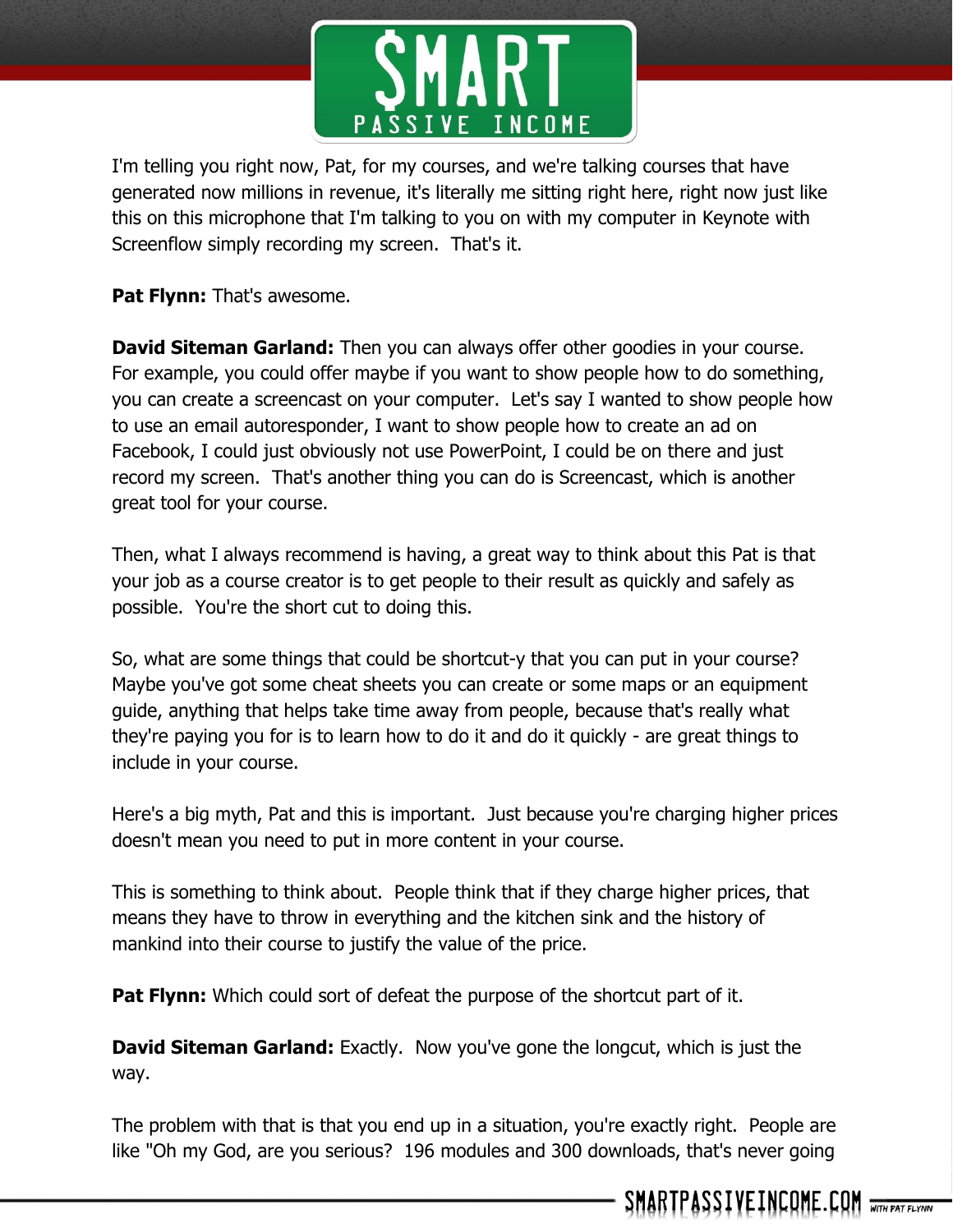

to happen. You want to have people that sit there and say "OK, I can do this," not like "Oh my God, it's going to take the rest my life to do this," right?

## **Pat Flynn:** Right.

**David Siteman Garland:** That's why when it comes to the amount of modules and things like that, I don't believe you really want to go over 12. If you can do it in 8, do it in 8. If you can do it in 6, do it in 6. At the end of the day, once you start getting over 12, even if they're shorter, it starts to creep into people's minds "I don't know if I can do this, I don't think I'm going to buy it."

**Pat Flynn:** So modules being like chapters and within those chapters, there's lessons.

**David Siteman Garland:** Yeah, you break it down. This is the best way to look at it, you can get out a piece of paper if you want to, what I like to do is get out a piece of paper or open a Word document and say:

Where's the person at right now? Where do you want to get them to at the end of it? What are the steps that you're going to take to get there?

You literally write out the steps.

For me, it might be:

Pay attention in a survey Naming your course Pricing your course Recording your course Generating opt-ins and potential buyers for your course Doing a VIP launch of your course Over delivering your course Ongoing sales and support

That might be the steps and it's not a "might," those are actually the steps.

But I'm saying that lay that out. For example, if I was teaching how to drive longer in golf, it might just be step one is club selection, step two might be grip, step three might be - I don't play golf so this is going to go downhill really quick - step three is how to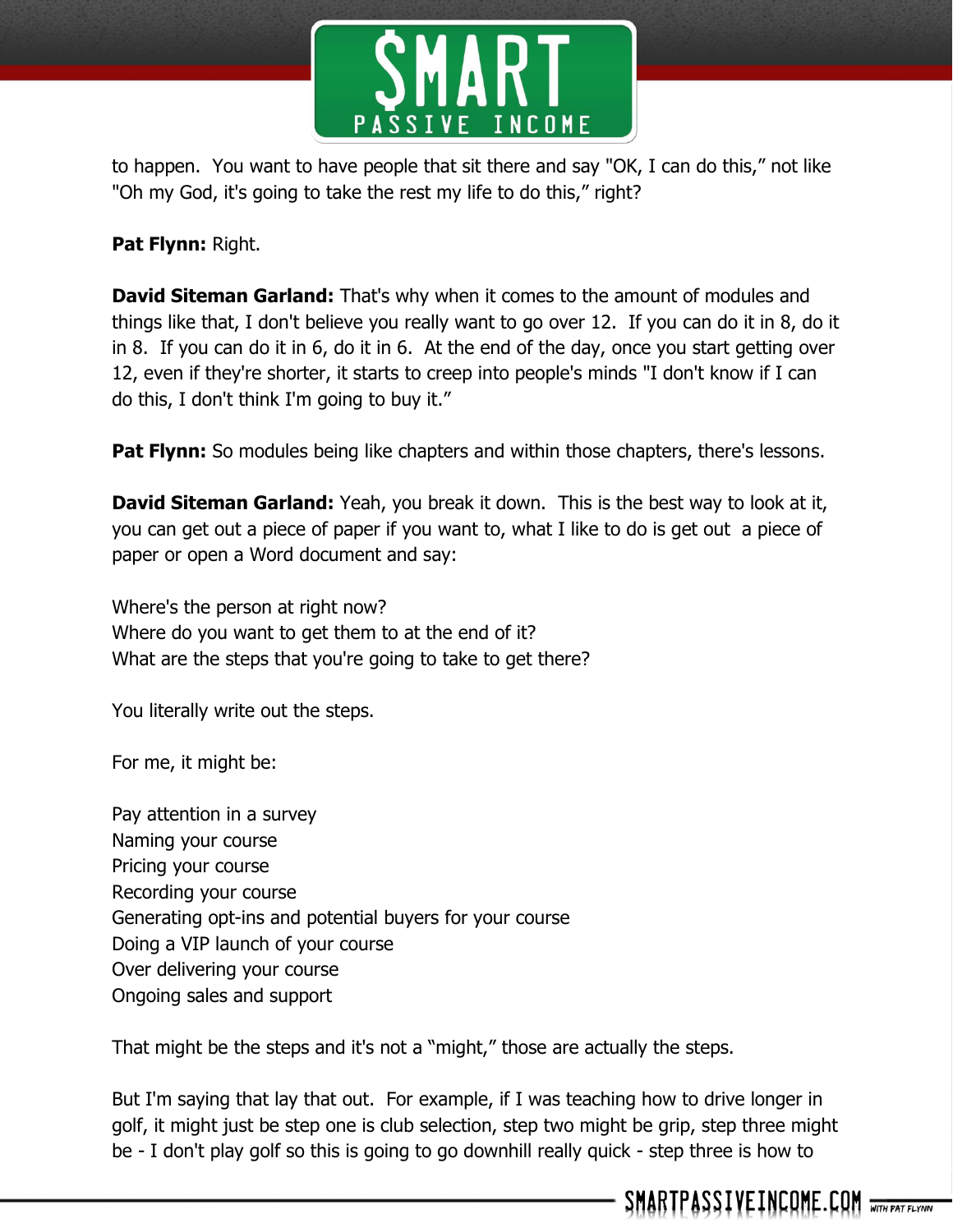

put the tee in properly, I don't know! All the way down to the point where you're hitting the longer drive.

Breaking that down into the amount of steps - and feel free to go crazy with it at first if you want to, write down as many as you want to and then you want to condense that down into basically modules of your course, which is a great way of organizing it.

**Pat Flynn:** Got it. OK, so we're creating videos, they're short and sweet, lots of modules, not too many, some lessons within those modules, again to help people with that shortcut to get to that goal that you want them to get to.

Videos. Hosted. Where?

**David Siteman Garland:** By the way, length of videos people ask all the time too, doesn't really matter. I've seen courses that have 10 minute videos, I've seen courses that have 45 minute to one hour videos. The length doesn't matter. That's very topical. It really depends on your topic. Just make sure, keep in the back of your mind are you doing this as quickly and as safely as I can or am I just adding in a bunch of filler? If your answer is you are doing this as quick as possible, then that's the best length for your video.

**Pat Flynn:** Got it.

**David Siteman Garland:** I prefer to host with [Wistia.](http://wistia.com/) I just like Wistia.

**Pat Flynn:** I love Wistia too.

**David Siteman Garland:** That's where I like to put it up.

**Pat Flynn:** I think a question based on that is why not YouTube?

**David Siteman Garland:** You definitely don't want to do YouTube for sure. This is going to be private, paid content behind a pay wall. Even if you put it unlisted and private on YouTube, not only that but I think it kind of cheapens the brand a little bit when it's on YouTube. It doesn't look like a premium course, it just looks like you put something on YouTube. Also, lack of control because it's on YouTube vs your own account on something.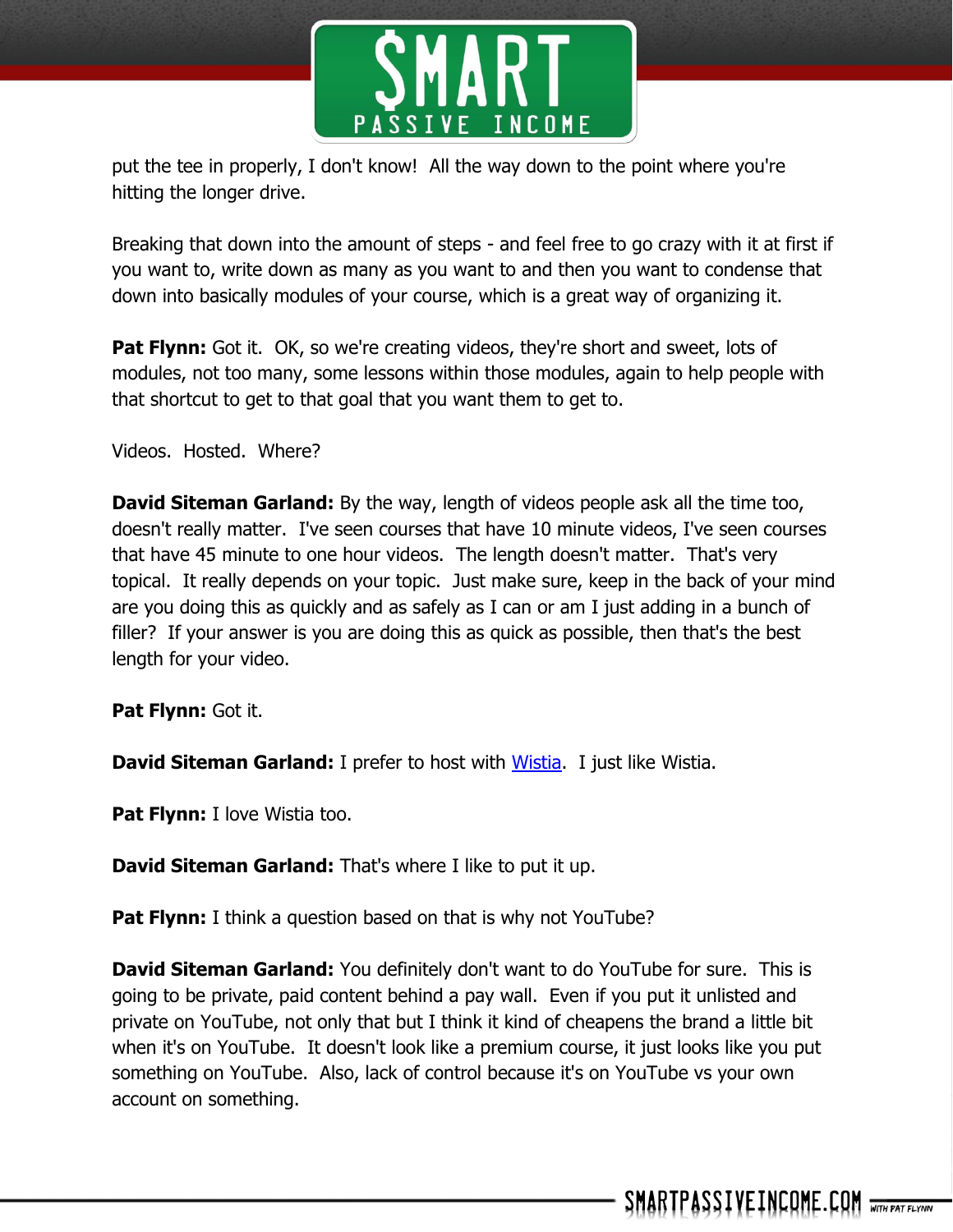

**Pat Flynn:** Right. Plus, I love Wistia. Not only are they a great company and they're always forward thinking, but the analytics that go along with it are so important. I've had a course in the past that used Wistia to host and just to see where people drop off in the videos and what I could do to improve them. You can even get to a point where you can then show your audience in that membership site (this is sort of advanced), have them understand what videos are left to watch or which ones they've seen already.

**David Siteman Garland:** You can geek out for days with all the analytics on Wistia, which I love.

What you can also do too, and this is totally up to you, if you want to have downloads of your course, maybe you want to allow people to download the video or MP3s or stuff like that, I use Amazon S3 for that. It's very inexpensive, you pay per download, based on the file size. I think my bills are like \$3.

**Pat Flynn:** It's like \$0.0001 per GB or something.

**David Siteman Garland:** I think my big bill was \$3. Anyway, that's what I would recommend for video hosting.

**Pat Flynn:** OK, sweet. We have these videos, we have our content we want to share, we want to have people download it, perhaps we have worksheets and other things that go along with those different lessons. How do we get that up on our site? We have our own URL for this domain or product or course. There's a ton of different kinds of sites out there that can help you deliver this content in a fashion that's easy for your audience to go through it. What do you recommend? What are the tools out there that you use?

**David Siteman Garland:** I'll share what I do. This landscape by the way is changing a lot lately, which is great. It's getting easier and easier. Anything that gets easier and easier is great for us. First of all, let's break it down, there's two options at the end of the day in terms of categories.

Category 1 is you host it, which I'll explain what that means in a second, meaning that you're going to get a little site created for you with WordPress most likely (and I'll talk about that in a second) or you can create it yourself with WordPress. Your costs are essentially the upfront fee to get that created. Then that's really it. Maybe there's a little hosting fee, that's about it.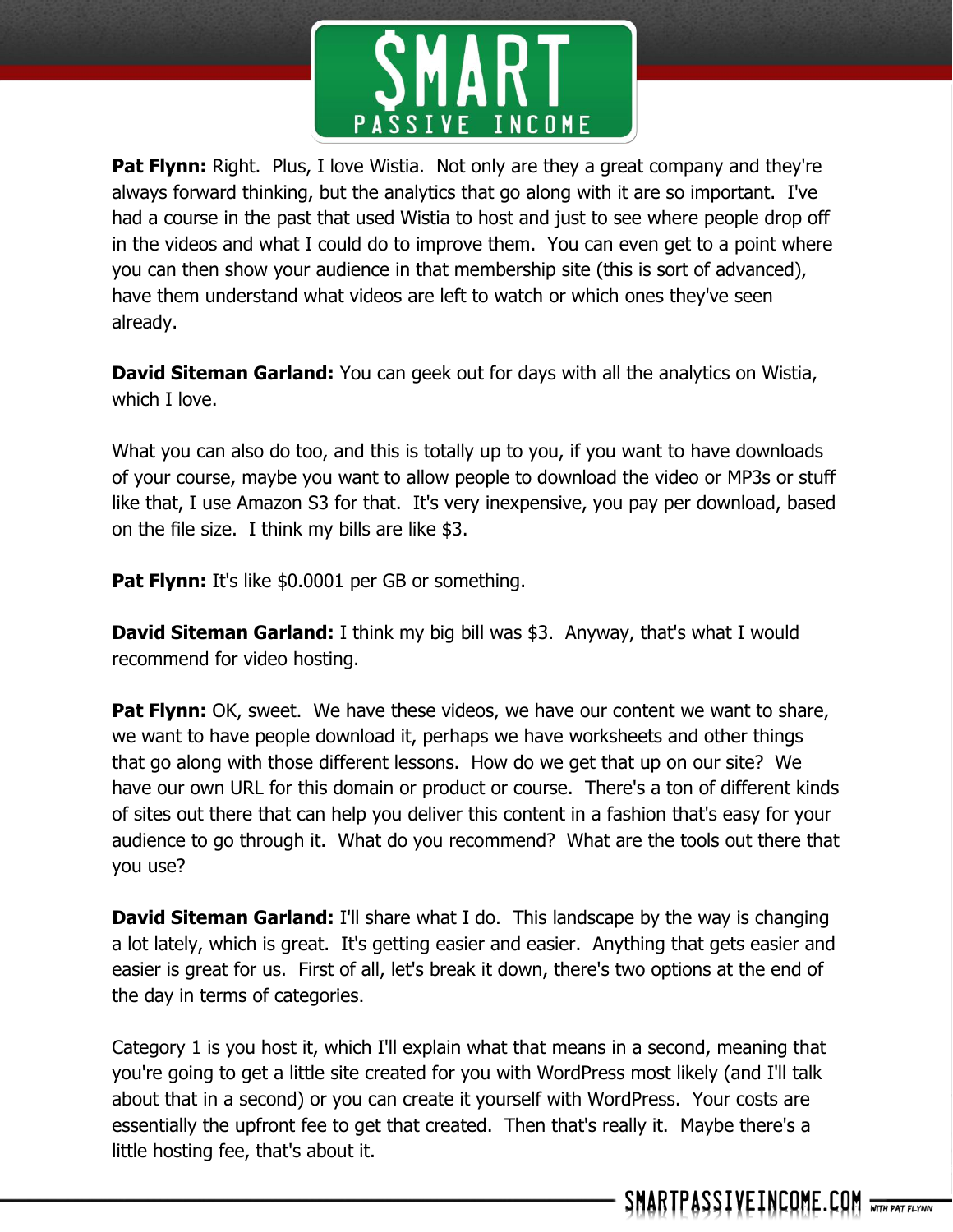

Or you host it with someone else that offers a course hosting service where you're paying a monthly fee that can range from a couple of hundred dollars on up.

Does that make sense?

## **Pat Flynn:** Yeah.

**David Siteman Garland:** You create it and put it up. It doesn't have to literally be you, or you host it with someone else.

All my courses right now are self hosted. That means it's on WordPress. In my course, I've got recommendations for people to, they have access to my developer. I've got another guy that's creating courses, he's like a course machine for people. For like \$1000 he creates you a custom course theme on WordPress with all your plugins and all that good stuff. That's where your course will live, on there.

I love doing custom ones on WordPress. There's other systems out there, Kajabi is coming out with a new thing that I'm kind of excited about; I'm going to be testing that soon. Some of the other self-hosting course options, I encourage you to go and explore if you want to, but that being said, most courses, all of my courses and a lot of my students courses are on WordPress with their own little theme that's created for them to do the course.

**Pat Flynn:** Is that using a plugin like Wishlist to deliver them? Kajabi, Wishlist, there's WP Courseware, Member Mouse, there's a ton of them.

**David Siteman Garland:** Here's what you do. Great question Pat.

You get on your course. What does a course site really need? Obviously it needs your course on there, so you need to upload your videos, have your modules, have your downloads, if you've got a link to support, anything like that. Then there needs to be a gateway where you have to login with a username and password that you purchase. The system recognizes you.

A couple of ways to do that, Wishlist Member is kind of the gold standard for doing that with WordPress.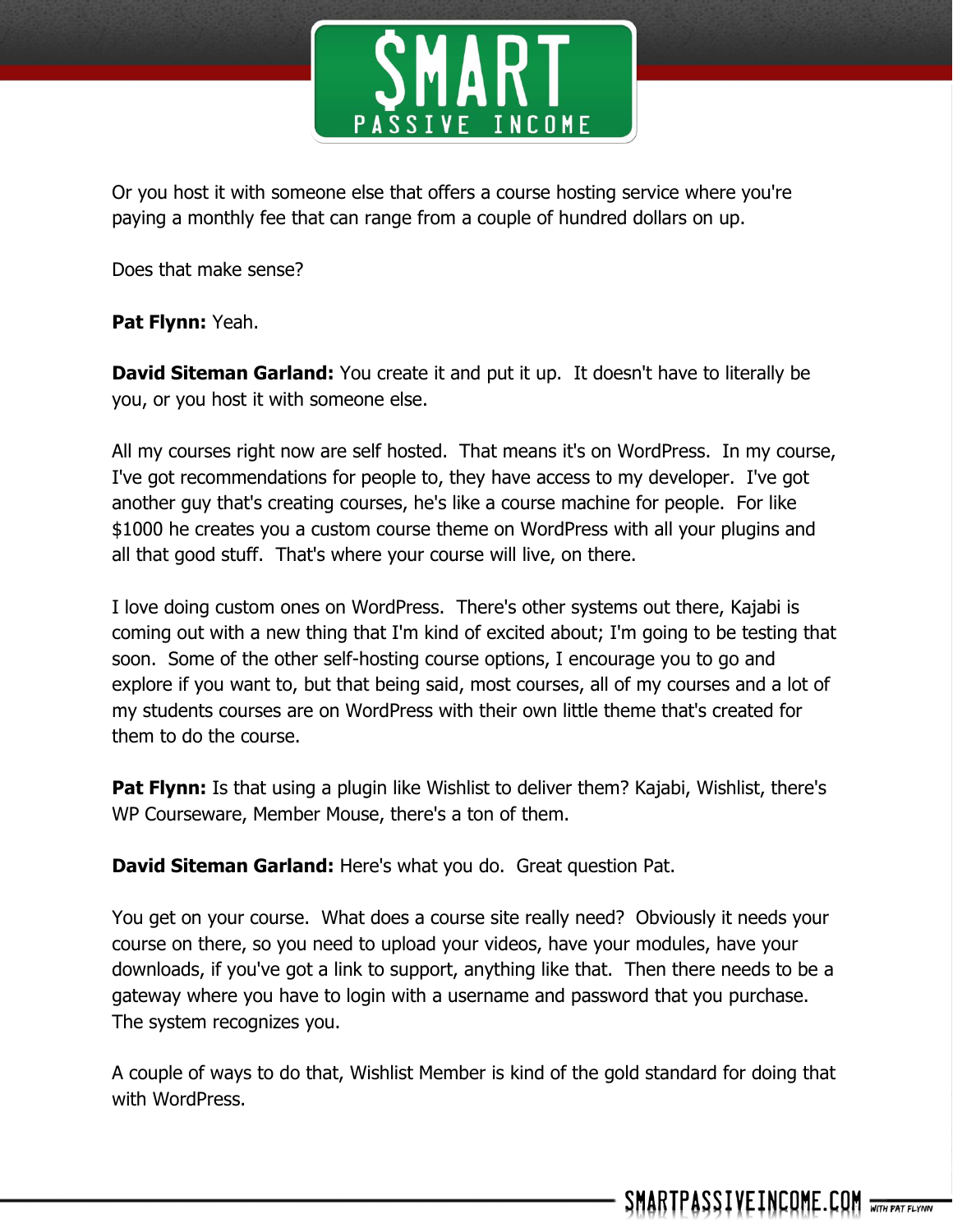

I am in a slightly tricky spot because I use Ontraport/Office Autopilot for my email marketing and stuff and my payment... Everything is handled through them basically. They have their own little WordPress plugin called Pilot Press, which is essentially Wishlist.

**Pat Flynn:** Similar to Infusionsoft, which is a CRM email management system but they even have their own course software that goes along with that.

**David Siteman Garland:** Exactly right. You plug that in and it goes together.

That's really all you need. None of this stuff is - it can be outsourced for pennies on the dollar too, if you don't want to do it yourself. Essentially you need a place to put the course, a place to protect it with a username and password and then have that username and password system integrate with your autoresponder and you're off to the races.

It might sound a little tricky, at the end of the day it isn't.

**Pat Flynn:** Awesome. And then our course is up and we can start selling it.

**David Siteman Garland:** Then your course is up and you can go fly to Bermuda, relax. No, the work begins then. The key to selling a course is you want to create valuable free content that leads up to that sale. That valuable free content is behind an email wall.

My great tool for this is [LeadPages.](http://smartpassiveincome.com/leadpages) And you Pat, we're both great affiliates and users of [LeadPages.](http://smartpassiveincome.com/leadpages) It's the easiest way for creating opt-in pages and also these types of pages that I'm going to mention. At the end of the day, a big mistake that people make with courses, they do all the things I just told you and they create a sales page one way or another, they send out a link to everyone and say "Go buy!"

They hear crickets. That's because the launch is a process. Jeff Walker made this famous. A launch is a process that takes people from a free piece of opt-in content to more opt-in content then to a timed launch that has set start period and end period where the cart is open. At the end of the day, that's what you're going to do.

For example, that's why I recommend a three part video series for doing this. People can opt-in for the three part video series, you go through three videos - essentially I'm giving you the very Cliff Notes version of this - they go through the video series, then at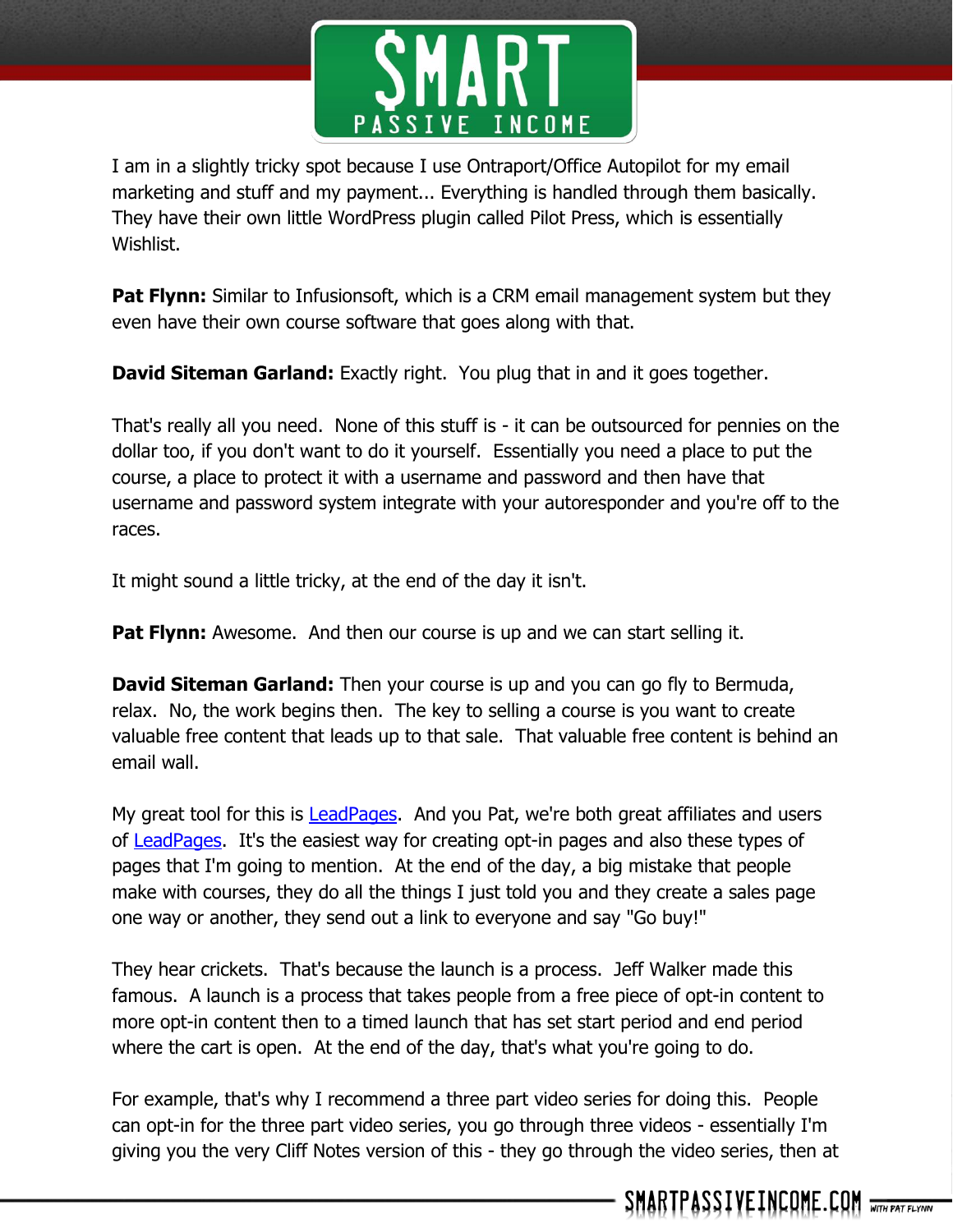

the end of the video series they get a pitch for the course during a certain period of time. I can't emphasize that enough, scarcity and having an actual period where your course opens and closes is critical to sales.

**Pat Flynn:** So you would recommend that vs creating a course and just having it there on your products page?

**David Siteman Garland:** That's right. I've tested them both. I will tell you what we do.

First of all, I would recommend anyone with their first course that they do their own personal VIP launch first. I teach this in Create Awesome Online Courses, you do your own personal VIP launch where you're launching just to your own people and you walk them through this - it's sort of like a test, it's sort of like a real beta test, but it's the actual launch - to your own list, no affiliates, nothing like that because it's going to be very hard for a lot of people to get affiliates and partners and things like that if they're just getting started or this is your first course, because you've got to prove it yourself.

At the end of the day, you do a three part video series, you do a 5-10 day launch period where now they're getting the sales emails, the cart opens on date X at a certain time and it closes on date X at a certain time. Now the question is - and this is what people say, now what do I do?

The mistake that I see people do, and I know this mistake because I've done this mistake as well, is that you then just put it up there. You just put it up there and maybe it's just a sales page. You said "Hey, now it's available for sale". You might get a trickle. It's like walking up to - I was going to give a horrible analogy, I'll just save it for next time - you might get the occasional home run, where someone comes and they buy it. But let's take it two steps further.

Step 2, instead of having it up, just a sales page, you actually have it set up as an optin page where people get your free video series.

**Pat Flynn:** The ones that you've already done for the first launch?

**David Siteman Garland:** The one you've already done for the launch. You get a free video series, go to this page, opt-in, watch your free videos and at the end of the free videos you take people through their own little mini launch where you tell them about the product. It's based on a timer, not an actual date on the calendar.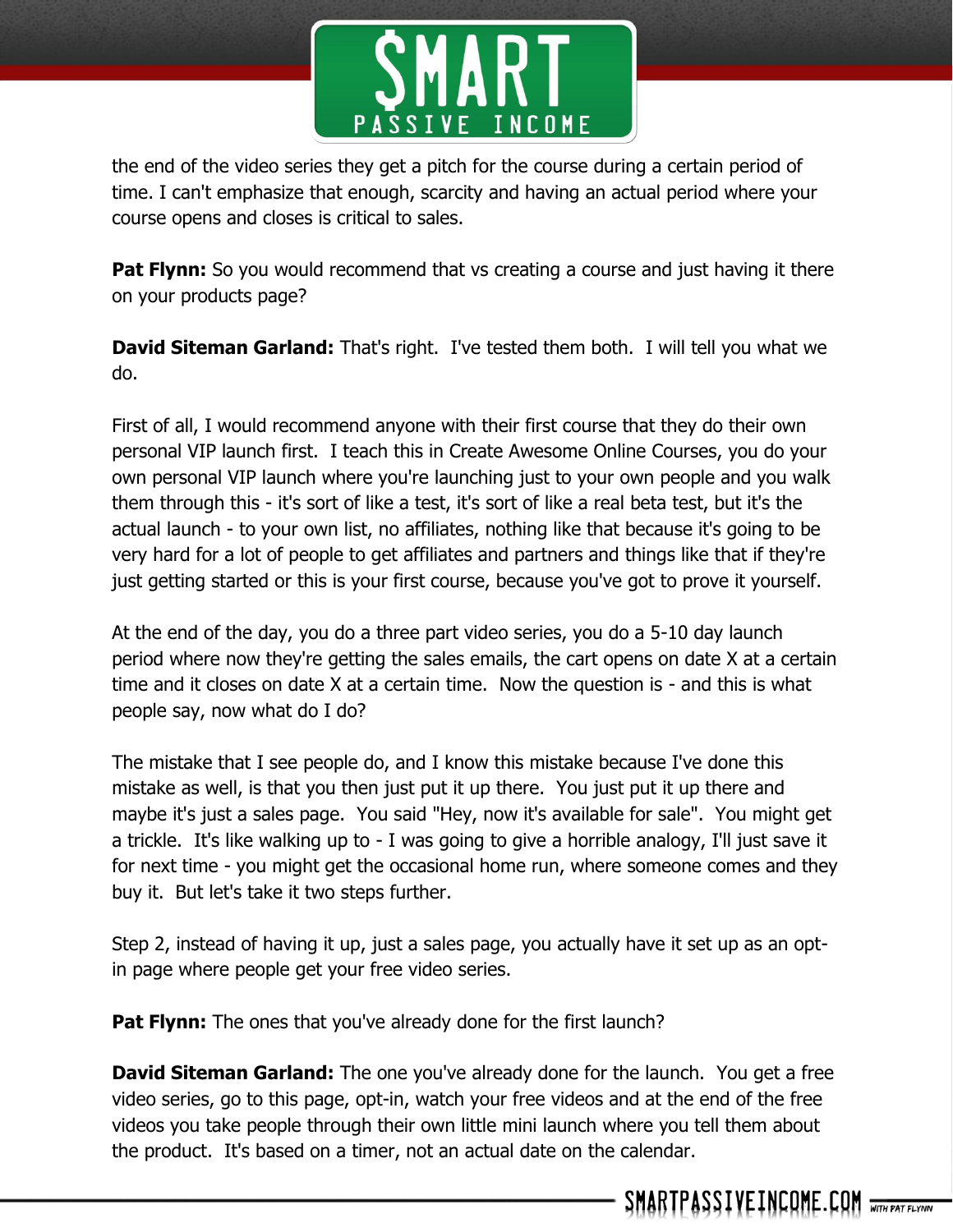

**Pat Flynn:** OK, so you have 48 hours to whatever...

**David Siteman Garland:** Here's the thing, this is where I told you we're going to go three deep here, right. I'm going for the hat trick here.

You just said you went to your first hockey game so we have to use the hockey reference. We said that before we got on here today.

When I was figuring this out for trial and error for my first course, at first I would send people to a sales page and it was like the tiniest trickle of all time. You'd occasionally get one, one or two here, blah, blah, blah. Then I said, OK, I'm going to have them opt-in for my free video series and then I'm going to give them a little open at the end and say "Hey, here's the link to buy" and then a few reminder emails.

That got more of a trickle, maybe double, but the difference was I didn't have people, I didn't tell them it was closing, there wasn't any real close, it was more like "Hey, it's opening" and then at some point it was "Hey, this is the last time I tell you about it," because I didn't figure that out yet, what to do.

**Pat Flynn:** But the second example, the one you just mentioned, you sort of warmed them up a little bit, you gave them some free content and that helped.

**David Siteman Garland:** You never go for the sale right away. You walk them through this free content and then they go through a few salesy emails. That worked much better. People were saying, "You've got to have scarcity in there" and I said "Well, I've got to try and figure this out" so what we ended up doing and just this funnel has generated about \$10-12 grand a week for us right now on this funnel, which takes 5 minutes of work a week from a VA.

Here's what it is.

It's the exact thing I mentioned to you where they go through a free video series but at the end of the video series there's an actual personal time launch for that person.

**Pat Flynn: Interesting. Elaborate.** 

**David Siteman Garland:** Here's how it works. It might go over a couple of heads here but I'm going to try to keep it as simple as possible. Here's how it works.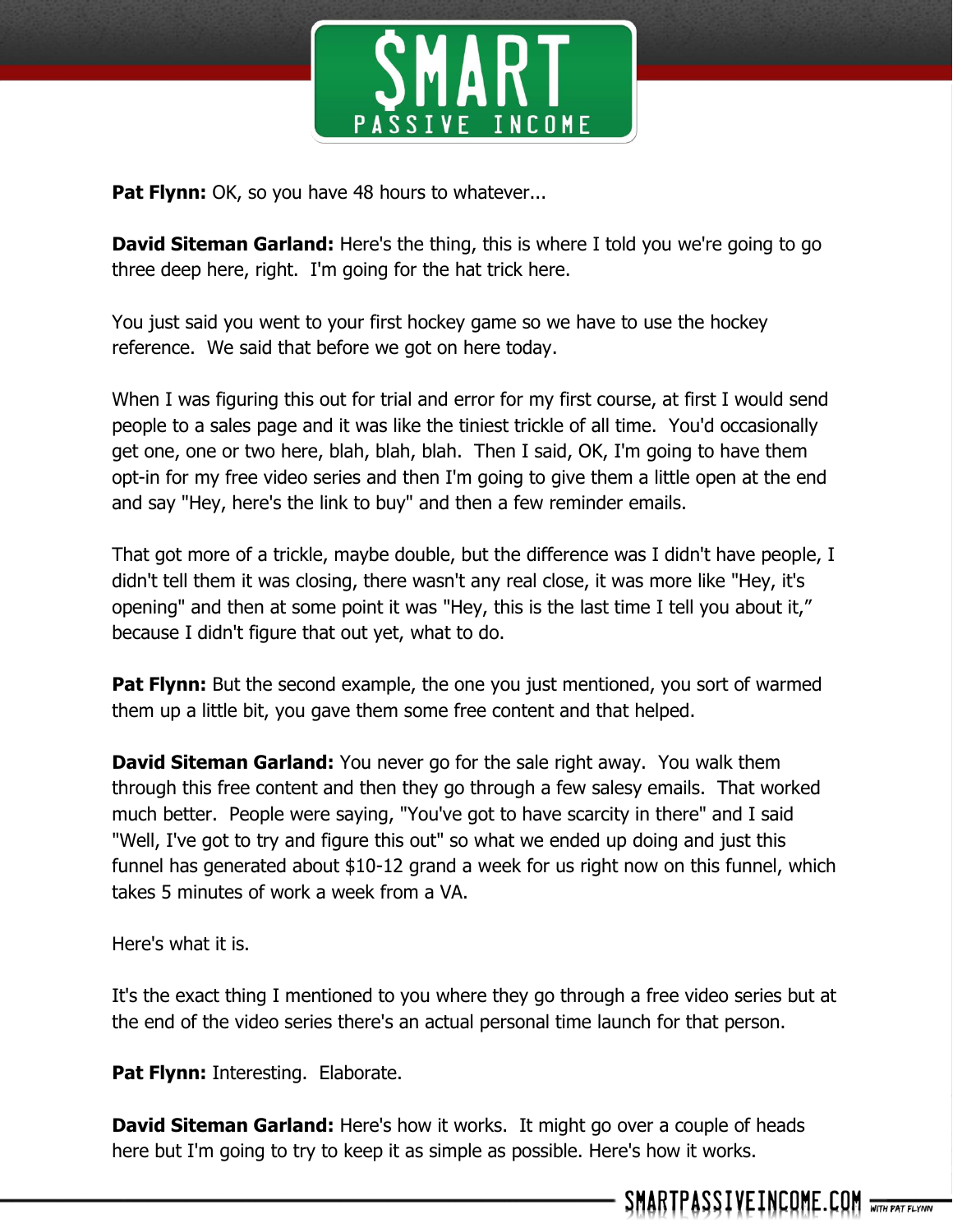

It's a three week process from start to finish when someone opts-in.

On week one, they opt-in and they get a free cheat sheet from me. People can check this out, you'll have a link for this Pat, I'm sure.

## **Pat Flynn:** Yeah, it's smartpassive income.com/cheatsheet

**David Siteman Garland:** So you will be able to see this in action if I want to reveal behind the wizard here. On the first week, no matter when you opt-in, you get a free cheat sheet, Monday, Tuesday, Wednesday, Thursday, Friday, Saturday Sunday, right. On week one you get a free cheat sheet.

On week two, I come back and say "Hey, I hope you enjoyed that free cheat sheet, here's a free video. It's the first of a three part video series." Those videos always go out the same days just to the people that opted-in for the cheat sheet the week before. Does that make sense?

## **Pat Flynn:** Got it.

**David Siteman Garland:** So, then they're going to get a couple of other emails, I've got a couple of interactive emails, I've got all kinds of cool stuff, but they're actually on a timer with the group of people that opted-in on that first week that then go through the free videos in the second week and the last video in the third week and then the cart opens for those people on let's say Tuesday morning at 9 o'clock and it closes that Friday at 11:59. We've got special links that we create using a system called [Timerlay,](http://home.timerlay.com/) which is one of the coolest, little easiest tools I've ever seen. What Timerlay does, it allows you without any coding to create little timer buttons on any page you want on your website or actually any page on anyone else's website if you wanted to as well.

Basically you tell [Timerlay](http://home.timerlay.com/) "Hey, put this timer at the top of the page, and when it hits 11:59, change to a new page that says you missed it," so you're actually taking it away. Then what happens is Timerlay will give you a link like timerlay.com/pat/november or something and you can use that link that you send to people so it actually expires on a certain date and time, which now allows you to add scarcity in your launch. What scarcity at the end of the day does is it gets people off their butts to make a decision yes or no.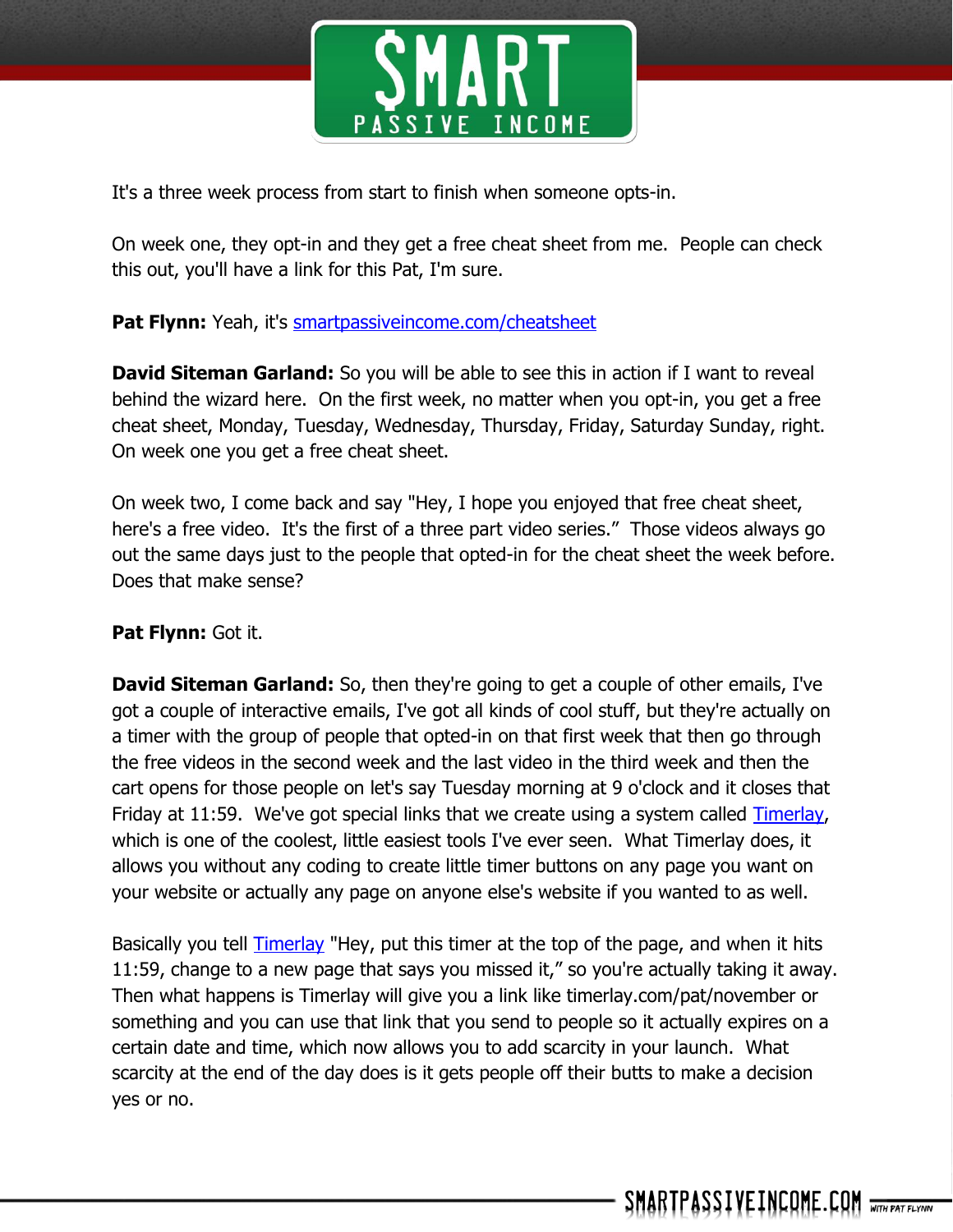

When we started doing this, we started going from a random sale or two a week to now like I said consistently \$10-12 grand at least on a weekly basis just on that Evergreen launch.

**Pat Flynn:** So you are closing down for just a short period of time in between these weekly lunches, is that correct?

**David Siteman Garland:** Just for that group of people.

So in any given week, let's just say this week I've got people at all of the stages. I've got people that are opting-in right now so they're on week 1, I've got people on week 2, I've got people that are on week 3 and I've got people that maybe went through launch and didn't buy.

Every week, three weeks in of course, every week you're opening it up for a certain set of people during a certain period of time.

Mixing in these Evergreen launches plus live launches is where the real magic happens. You can host your own webinars, host joint webinars with people, all that kind of stuff and then you really have something going from there.

**Pat Flynn:** For the people who end up not purchasing, what happens to them? Do they miss out for good or do they...

**David Siteman Garland:** First of all they're going to get more free content from us. They're kind of on my newsletter list, they're going to get periodic free content but then what I do is about once a quarter I do a public launch, meaning that I will go back to everyone on my list plus people on social media and stuff like that and host a webinar or two where you're basically saying to the people that missed out last time "Hey, here's another chance."

There's always going to be a percentage of people on your list that are ready to purchase but it might not be right now.

**Pat Flynn:** But the people who didn't buy, they won't have another opportunity until that public launch, right?

**David Siteman Garland:** That's right.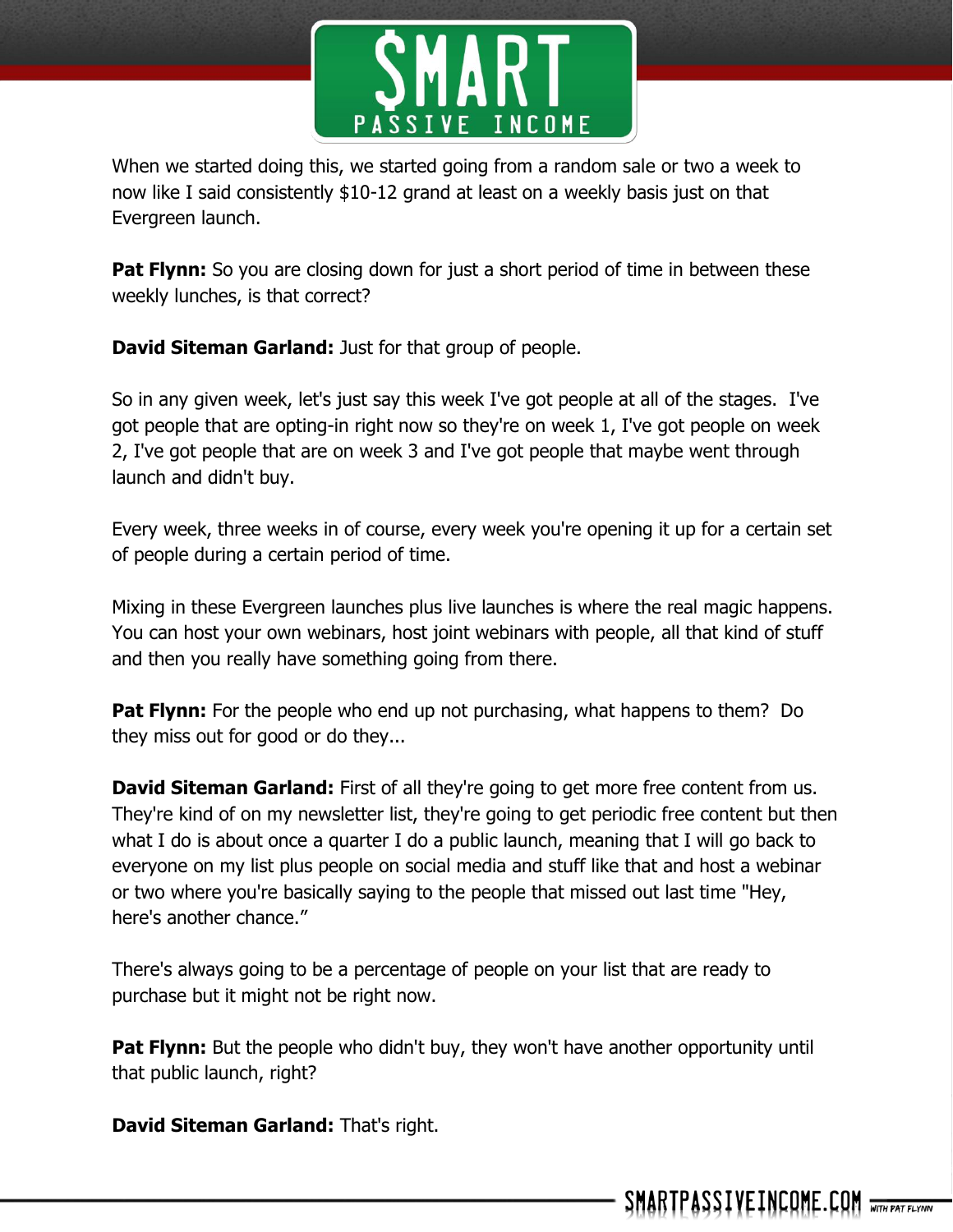

**Pat Flynn:** It is a true closing of that cart.

**David Siteman Garland:** Oh, it's totally real and by the way, we're always straight up with people, so if someone comes in and says "I missed it" or whatever, we just say "We're sorry you missed it but keep an eye out for the next webinar that we do and there will be another opportunity again at that point." The easy, lazy thing to do there is give them a secret link and say "Hey, you actually can still register" but you're going to lose that whole trust. You made a promise to those people. You said, "Hey, it's going to open on Tuesday and close Friday for you."

**Pat Flynn:** This is fantastic.

**David Siteman Garland:** That's how we've been able to generate... First it was baby steps. My first course did \$19,800 in its first launch to 400 people back in the day.

Fast forward a couple of years, we're able to do seven figures in 24 months, which I thought was great. Now it's well over seven figures in 12 months. It keeps growing. You keep learning these things over time but it all starts with these little baby steps. I know some of the last probably 10 minutes we talked about here were some more advanced steps, but I think giving everyone the full scope of this, you included Pat, it's good to see what's possible over time.

**Pat Flynn:** Yeah, I love that.

Dude, we've kind of done, we've just provided a ton of free content just now and I would love for people to check out that process that you have and also get hold of that cheat sheet, which of course gets you on to David's list. That link that I'm about to give you that I gave you earlier, it is an affiliate link for David's course.

If you end up wanting to know more about courses and getting help from David and his training, I do earn a commission if you go down this road and finally end up purchasing. I just wanted to be honest about that. If you want that [cheat sheet](http://smartpassiveincome.com/cheatsheet) that David was talking about, what is the cheat sheet? What's on that?

**David Siteman Garland:** Actually, we discussed a fair amount of it today, which is good, so there's going to be a lot of reminders and even more stuff that we didn't talk about toady. So here's what you'll get if you go to that link, it's a one page quick reminders of the seven steps to create, promote and profit from online courses. So it's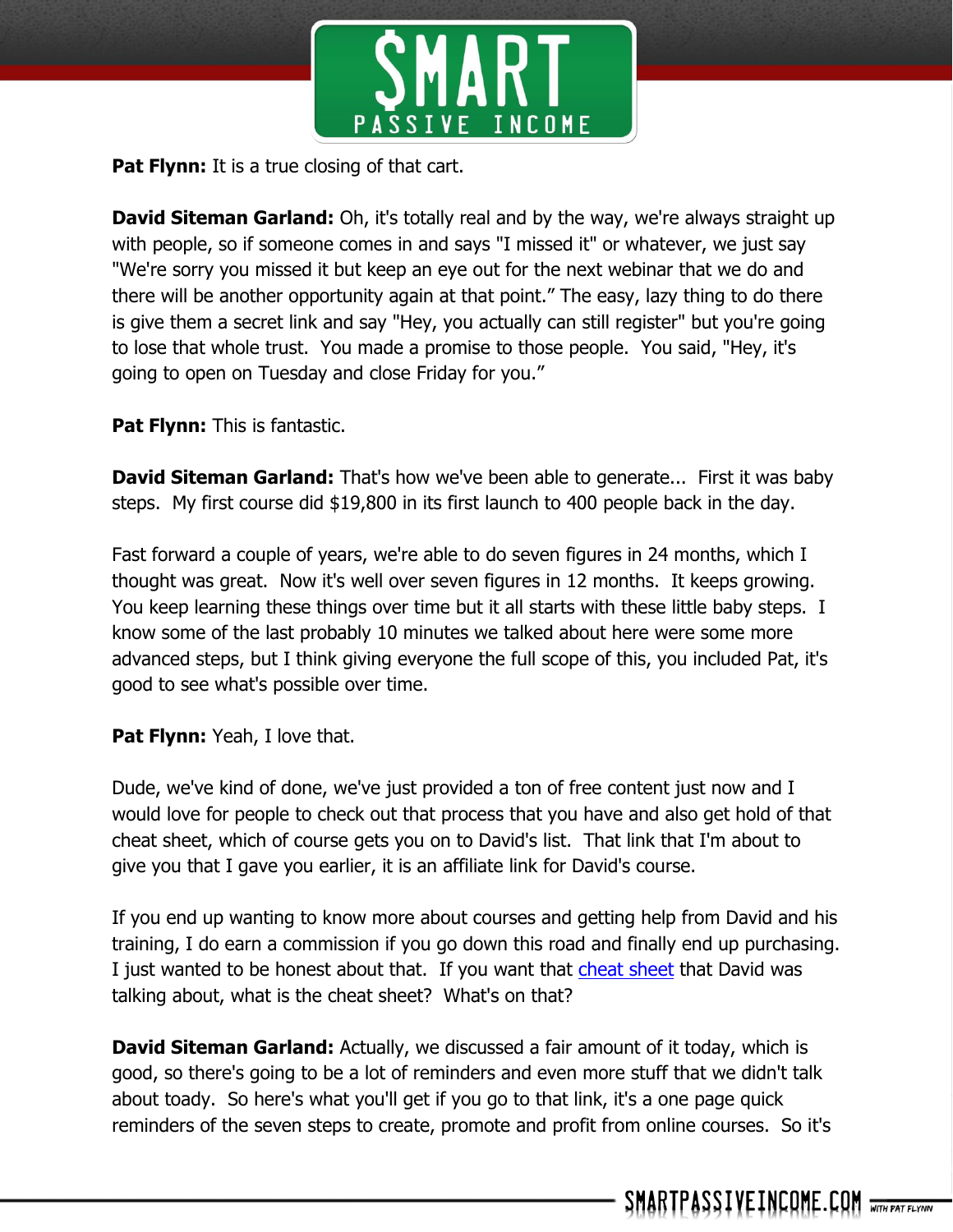

going to be like my little timeline for you of the seven steps and some kind of bullet points on each step.

As Pat mentioned, after that, I'm going to have more free stuff for you. Just like Pat mentioned earlier too, my free videos - and I would encouraged you to do this when you eventually decide if you're going to do your own course and do your own videos, they're real teaching videos, it's not like some weird hypy "I'm going to tell you the secret, but I'm never going to tell you the secret" type thing. It's actually me walking you through how to come up with a course that sells, we've got other cool stuff in there too, so you'll get all that over the next few weeks, for sure.

**Pat Flynn:** That's great. David is a great example for everybody out there listening to this now, how to do this right. That cheat sheet is just like you said, one page. You don't need to create a super long eBook to give away. It's preferable if it's easily consumed. Are you giving your audience something like that?

If you want to check out that cheat sheet, go to **smartpassive income.com/cheatsheet**.

David, you rock man. Thank you so much for coming on, we went over an hour and I appreciate you spending that time with us today. I didn't want it to end.

**David Siteman Garland:** We could of have a joke there too, but Pat, it's been great. It's always, always a pleasure talking to you my man, you're doing amazing stuff here with your peeps and Smart Passive Income. It was an honor to talk to your audience and you. Keep it up my man.

**Pat Flynn:** Thank you. For everybody out there, David was a huge inspiration when I got started. Just put personality into your brand and be honest. That's something I learned from you and I'm happy to pass that forward.

I'm so honored to have you on the show. Thanks again. Get that cheat sheet at [smartpassiveincome.](http://smartpassiveincome.com/cheatsheet)com/cheatsheet and we'll hang up and I'll have some final thoughts for you guys.

Thanks David.

**David Siteman Garland:** Thanks.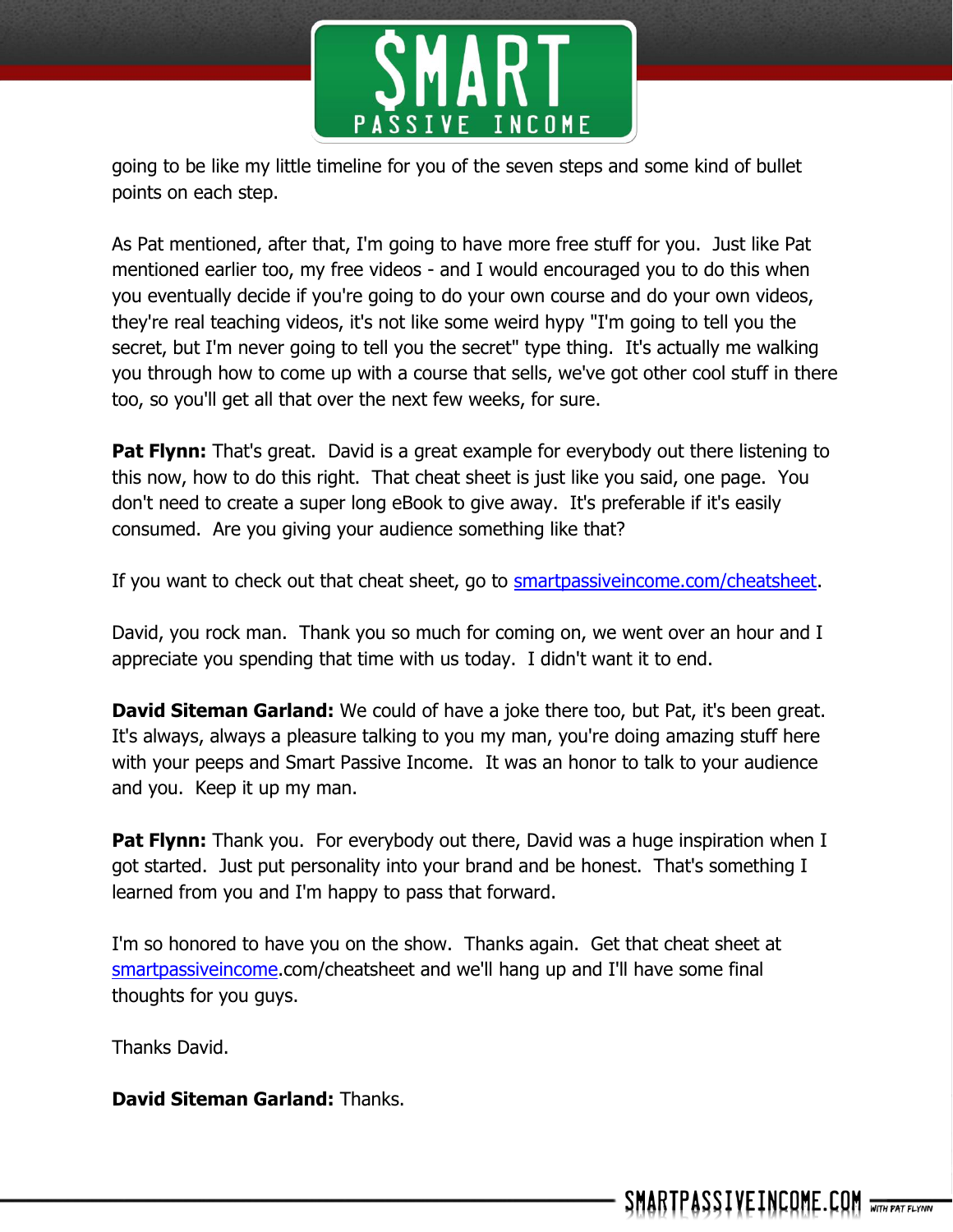

**Pat Flynn:** Alright, I hope you enjoyed that interview with David Siteman Garland from [therisetothetop.com.](http://therisetothetop.com/) Actually, if you'd like to get his cheat sheet, it's completely free, seven proven steps to creating, promoting and profiting from online courses, you can head on over to [smartpassiveincome.com/cheatsheet.](http://smartpassiveincome.com/cheatsheet)

When you go through there, you're going to get that free cheat sheet, it is very valuable but remember, like David and I talked about, he's going to take you through that sequence and I want you to pay attention when you go through that, what emails you get, what is in those emails and kind of the experience. Whether you watch those videos or not, just see what it's like because this is a proven strategy that has helped him go from zero to over \$1 million in online courses in less than 24 months, which is awesome.

So check it out. Of course if you want a little bit of hand holding from David and joining his course, you can definitely do that from there too. That's how you would get started with that anyway.

I also want to thank today's sponsor for this episode, which is **Lynda.com.** One of my favorite sites lately because it is the easiest to use and a very affordable place to learn with one low monthly price. They give you unlimited access to over 100,000 videos tutorials ranging from topics like business skills, communication leadership, management productivity, online marketing and even specific tutorials on how to use different types of software, ranging from Final Cut Pro all the way to email management software and even Photoshop, which is really cool.

I'm using the platform myself because there are new courses added daily, you can actually learn on the go with their mobile apps too. These videos, they're not just little YouTube homemade videos, these are like really high-quality, studio production quality, easy to follow video tutorials. They all come with a lot of tools to help you and your journey with whatever you're trying to learn.

You've got to check it out and you have to try the free trial. It's unbelievable once you get on it. If you go to [Lynda.com/spi](http://lynda.com/spi) you can try for 7 days for free and get access to all of the courses they have to offer.

Thank you again so much for listening to this episode. The show notes and the resources and all the links mentioned, including today's sponsor Lynda.com/spi will be available at [smartpassiveincome.com/session136.](http://smartpassiveincome.com/session136) That's your shortcut for all those resources.